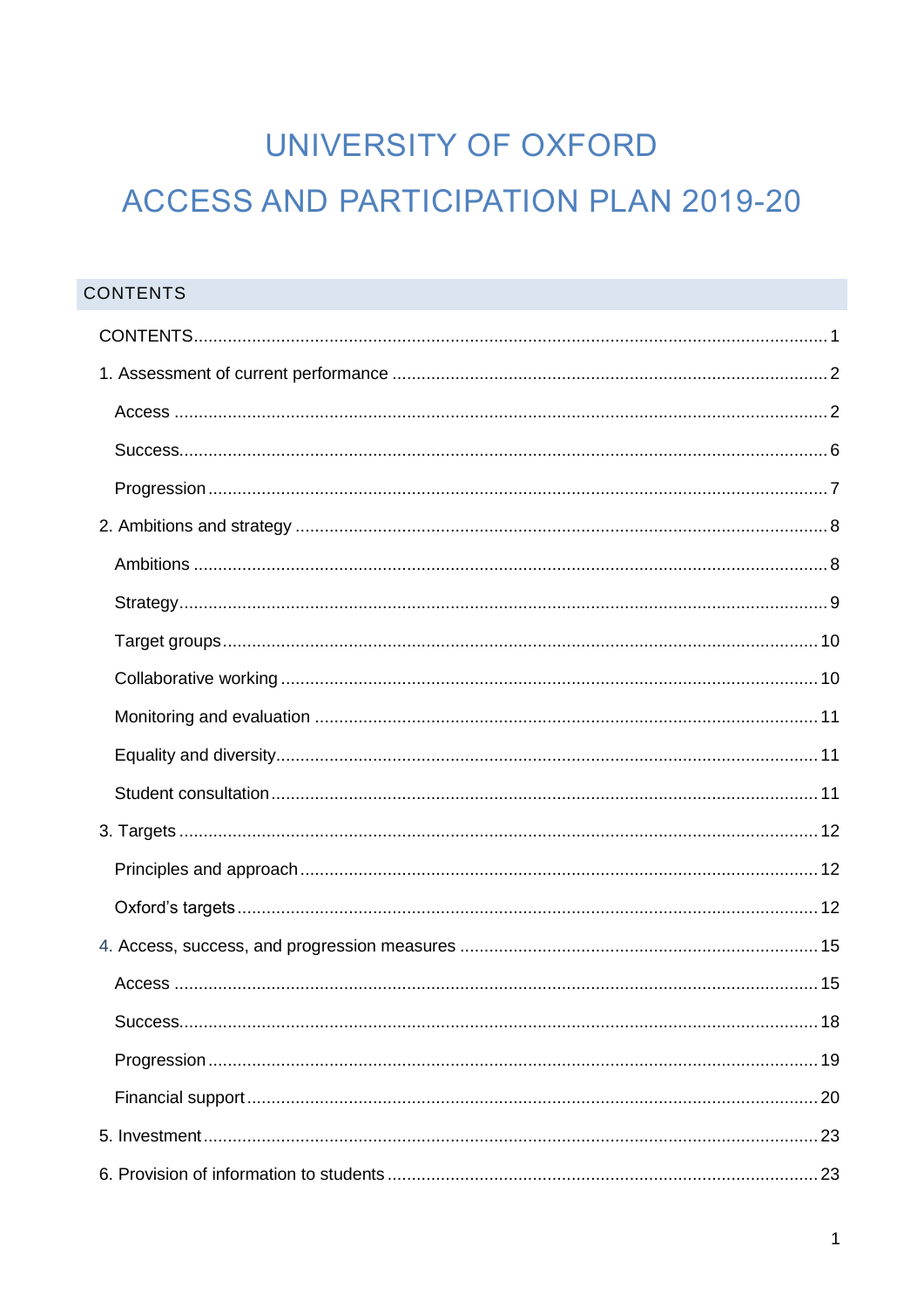#### 1. ASSESSMENT OF CURRENT PERFORMANCE

- 1. This Access and Participation Plan between the University of Oxford and the Office for Students (OfS) covers full-time Home/EU undergraduate and PGCE students admitted in the academic year 2019-20. It builds on the experience and evidence gained by the University and its colleges in recent years. Autonomy and diversity characterise the collegiate University, and our access activities and arrangements embody these qualities.
- 2. In all areas of work on access, widening participation, and admissions, including in writing this Plan, and the associated targets, the University has addressed its responsibility under the Public Sector Equality Duty to have due regard to the need to: eliminate unlawful discrimination, harassment and victimisation and other conduct prohibited by the Equality Act and advance equality of opportunity between people who share a protected characteristic and those who do not.
- 3. The University's Equality Policy includes a commitment to 'encourage applications for study and employment from the widest pool of potential candidates, especially where representation is disproportionately low and to take steps to meet the needs of individuals from protected groups where these are different from the needs of others [\(http://www.admin.ox.ac.uk/eop/policy/equality-policy/\)](http://www.admin.ox.ac.uk/eop/policy/equality-policy/).

## ACCESS

 $\overline{a}$ 

- 4. Oxford's widening access aims are as follows: to attract applications from all individuals with the potential to study at the University; to inform them fully; and to admit the very best on the basis of academic merit. The University is committed to an admissions process which is fair and transparent, which assesses academic achievement and potential from a pool of extremely well qualified applicants.
- 5. The University of Oxford is an academically selective university and our lowest conditional A-Level offer is AAA (a performance equalled or exceeded by 7.8% of students nationally in 2015-16<sup>1</sup> ) and most of our applicants are predicted to achieve above this level. In addition, applications to Oxford have risen significantly over the last three years, from 19,144 in the 2016 UCAS cycle to 21,505 in the 2018 cycle – an increase of 10.9%. By contrast, the total number of undergraduate places available at Oxford each year has remained constant at 3,200; the result is undergraduate places at Oxford are becoming increasing competitive.
- 6. In Oxford's 2016-17 Access Agreement with OFFA, the admissions-related targets were reconfigured to be more stretching. Based on actual and projected performance, with an end date of 2019-20, we are able to report strong performance against these new targets already.

<sup>1</sup> Sources: HESA Student Record 2015-16;HESA Student Record 2014-15;HESA Student Record 2013-14;HESA Student Record 2012-13;HESA Student Record 2011-12;HESA DLHE Record 2015-16;HESA DLHE Record 2014-15;HESA DLHE Record 2013-14;HESA DLHE Record 2012-13;HESA DLHE Record 2011-12;HESA Student Record 2016-17;HESA DLHE Record 2016-17. Copyright Higher Education Statistics Agency Limited. Neither the Higher Education Statistics Agency Limited nor HESA Services Limited can accept responsibility for any inferences or conclusions derived by third parties from data or other information supplied by HESA Services.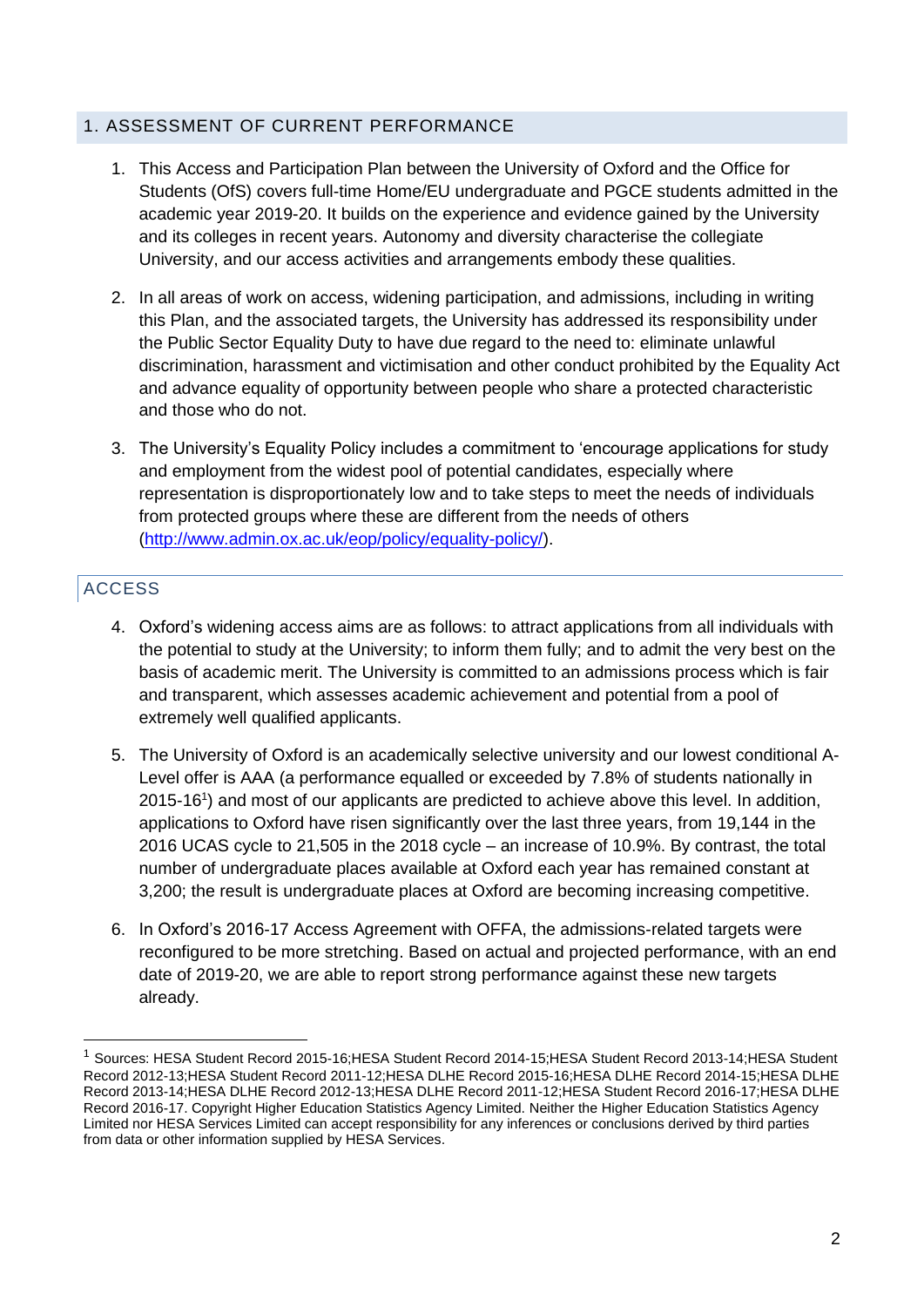#### **Target 1: increase the percentage of UK undergraduate students entering Oxford from schools and colleges that historically have had limited progression to Oxford to at least 15.9% in 2019-20**

7. In the four years to 2015-16, an average of 14.4% of accepted applicants to Oxford came from these schools and colleges. We therefore took the view that an appropriately stretching target would be to have 15.9% of accepted UK applicants drawn from these state schools and colleges by 2019-20, and set milestones representing a 0.6% increase each year from the projected baseline of 14.7% in 2016-17. As education in schools has changed considerably since the original target was designed the schools type relevant to this target has changed considerably too.

| <b>UCAS Cycle for</b><br>year of entry | Total number<br>applicants<br>from target<br>schools and<br>colleges | Target<br>students<br>made an<br>offer | Target<br>students<br>accepted<br>having met<br>offer<br>conditions | Target<br>students as<br>percentage of<br>overall<br>accepted UK<br>students |
|----------------------------------------|----------------------------------------------------------------------|----------------------------------------|---------------------------------------------------------------------|------------------------------------------------------------------------------|
| 2017                                   | 2091                                                                 | 498                                    | 430                                                                 | 16.9%                                                                        |
| 2018                                   | 2185                                                                 | 545                                    | N/A                                                                 | N/A                                                                          |

*Table 1: Application, offers and admissions for T1 students*

#### **Target 2: Increase the percentage of UK undergraduate students at Oxford from disadvantaged socio-economic backgrounds to at least 9.5% in 2019-20**

8. An average of 7.9% of accepted UK applicants to Oxford came from these postcodes in the four years to 2015-16. We therefore took the view that an appropriately stretching target would be to have 9.5% of accepted UK applicants drawn from ACORN 4 and 5 households by 2019-20, and set milestones representing a 0.4% increase each year.

| <b>UCAS Cycle</b><br>for year of entry | Total number<br>of UK<br>applicants<br>from ACORN<br>postcodes 4<br>and 5 | Target<br>students<br>made an<br>offer | Target<br>students<br>accepted<br>having met<br>offer<br>conditions | Target students<br>as percentage of<br>overall accepted<br><b>UK</b> students |  |  |
|----------------------------------------|---------------------------------------------------------------------------|----------------------------------------|---------------------------------------------------------------------|-------------------------------------------------------------------------------|--|--|
| 2017                                   | 1660                                                                      | 349                                    | 269                                                                 | 10.6%                                                                         |  |  |
| 2018                                   | 1872                                                                      | 379                                    | N/A                                                                 | N/A                                                                           |  |  |

*Table 2: Application, offers and admissions for T2 students*

#### **Target 3: Increase the percentage of UK undergraduate students at Oxford from neighbourhoods with low participation in higher education**

9. An average of 10% of accepted UK applicants to Oxford came from POLAR3 quintiles 1 and 2 in the four years to 2015-16. We therefore took the view that an appropriately stretching target would be to have 13% of accepted UK applicants drawn from POLAR3 quintiles 1 and 2 by 2019-20, and set milestones representing a 0.7% or 0.8% increase each year. In 2015,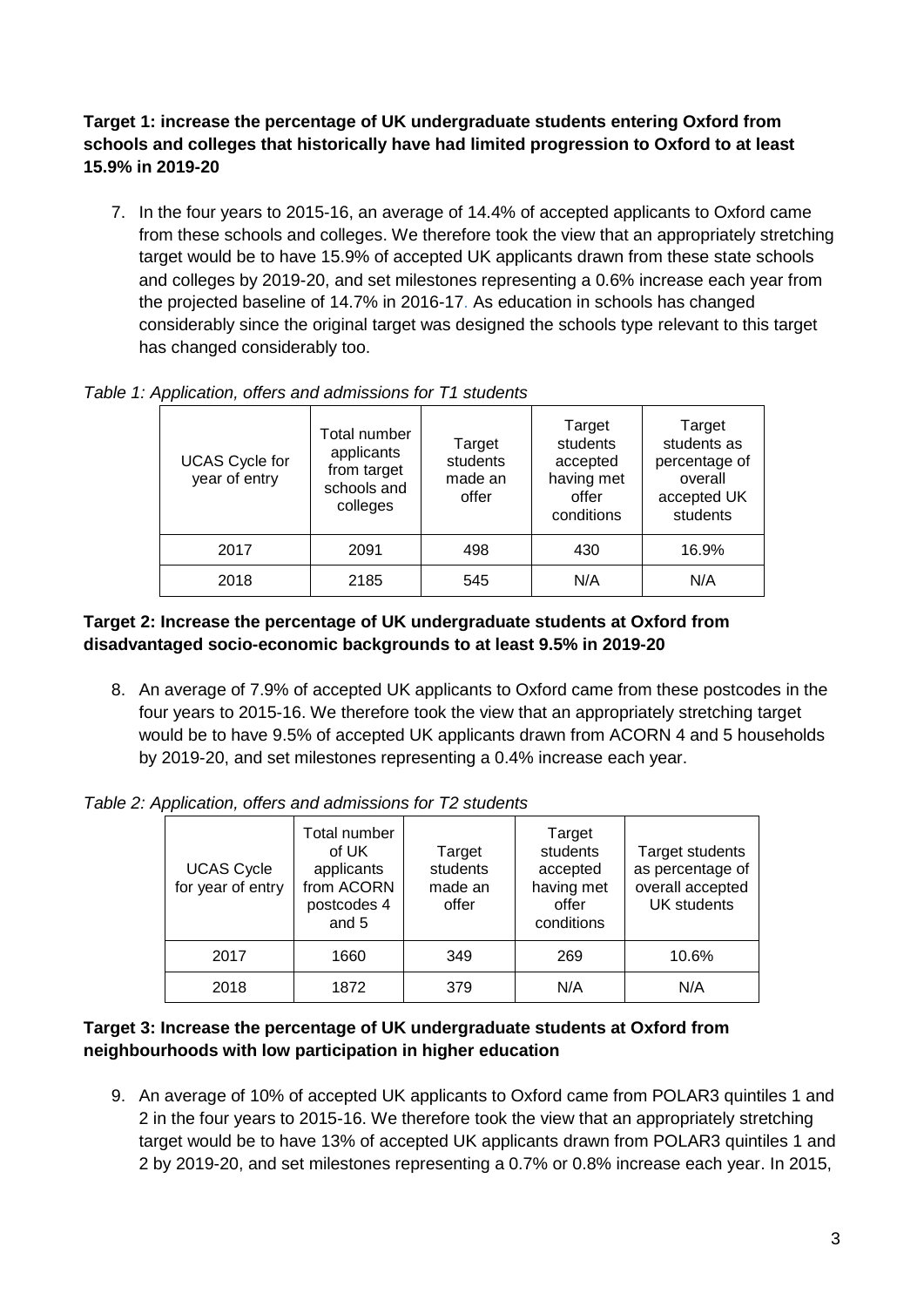students from POLAR3 quintiles 1 and 2 accounted for 13.6% of the national cohort of students achieving AAA or better grades at A-level.

|              | Total number of<br>UK applicants<br>Target<br><b>UCAS Cycle for</b><br>from POLAR3<br>year of entry<br>quintile one and<br>two postcodes |      | students made<br>an offer | Target<br>students<br>accepted<br>having met<br>offer<br>conditions | <b>Target students</b><br>as percentage<br>of overall<br>accepted UK<br>students |  |
|--------------|------------------------------------------------------------------------------------------------------------------------------------------|------|---------------------------|---------------------------------------------------------------------|----------------------------------------------------------------------------------|--|
| 1702<br>2017 |                                                                                                                                          |      | 405                       | 324                                                                 | 12.7%                                                                            |  |
|              | 2018                                                                                                                                     | 1853 | 404                       | N/A                                                                 | N/A                                                                              |  |

*Table 3: Application, offers and admissions for T3 students*

- 10. The proportion of Black and Minority Ethnic (BAME) students admitted by Oxford has been on an upward trend in recent years, rising from 13.9% in 2013 to 17.9% in 2017. This means that the most recent admissions figures for Oxford's BAME undergraduate students (17.9%) intake is in line with the national BAME population of 18-24 year olds (18%).
- 11. Nationally in 2015, BAME students accounted for 19.5% of those attaining AAA grades or better at A-Level, although they were proportionally less likely to attain AAA or better than their white counterparts (6.2% compared to 8.3%). From 2013 to 2017, applications to Oxford from BAME students have risen by 38%. Offers made to BAME students have risen from 396 in 2013 to 519 in 2017 – an increase of 31%, and the number of BAME students admitted is up by 24%. In addition, the current proportion of UK undergraduate BAME students (17.9%) at Oxford is slightly higher than that at the Russell Group as a whole (excluding London), which averaged 16.5% in 2015.
- 12. The proportion of UK-domiciled students admitted to Oxford who indicated in their UCAS application that they identify as the following ethnic groups are as follows:
	- a. The proportion of UK Asian students admitted has risen from 6.7% in 2013 to 8.3% in 2017 but the latest figure is lower than the proportion of Asian students achieving AAA or better at A-level (12.3%)
	- b. The proportion of UK African and Caribbean students admitted has risen from 1.1% in 2013 to 1.9% in 2017 and the latest figure is higher than proportion of African and Caribbean students achieving AAA or better at A-level (1.8%)
	- c. The proportion of UK mixed heritage students admitted has risen from 5.5% in 2013 to 6.6% in 2017 and the latest figure is higher than the proportion of mixed heritage students achieving AAA or better at A-level (5.6%).
- 13. The most recent annual UCAS review of higher education providers' performance in admissions data has shown that once Oxford's offer rate figures were adjusted to take account of the size of each ethnic group within the UK population, the selectivity of the course applied to and applicants' predicted tariff points, the overall difference in offer rates between UK BAME and white applicants was greatly reduced, and within the range of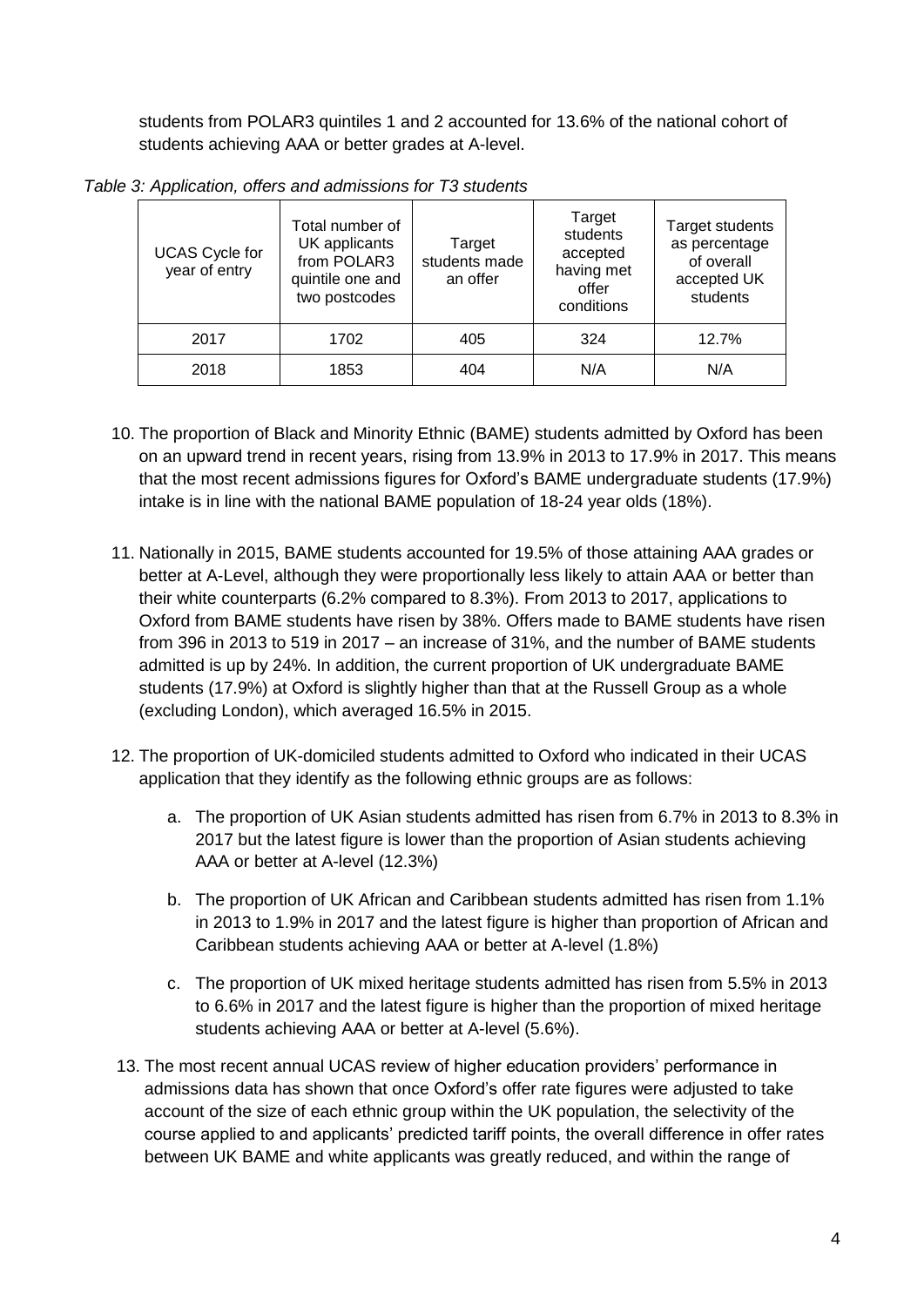expected variation for all but the Asian ethnic group<sup>2</sup>. Most of the remaining difference in success rates can be accounted for by variations in applicants' prior attainment and course choice. Our work on the intersection of ethnicity, poverty and widening access is at an early stage, but indicates that certain ethnic minority groups (African, Bangladeshi, Caribbean and Pakistani) are more likely than other groups to experience relative poverty and to come from schools that do not traditionally send candidates to Oxford. We will continue to examine intersectionality but the collegiate University has strategies in place to address gaps in performance and this includes: tailored outreach activity to under-represented ethnic minority groups and our commitment to the Race Equality Charter (see paragraph [90\)](#page-18-0).

- 14. The University encourages applications from students with disabilities, including mental health issues, and is proactive in encouraging disclosure and contact with Oxford's Disability Advisory Service (DAS). Disabled applicants are equally as likely as their non-disabled peers to be offered a place with a success rate of 16.9% for applicants declaring a disability in the 2017 UCAS cycle, compared to a 16.3% success rate for non-disabled applicants. In 2017, 7.7% of admitted students had declared a disability on application against 5.6% in 2013 but the latest figure is lower than the proportion of students with a disability achieving AAA or better at A-level (13.0%). While students with declared disabilities are more likely to be admitted by Oxford, there are not enough applying and or declaring their disability on application; we will continue to monitor this further.
- 15. The University also seeks to encourage applications from mature students, who can choose to apply to any college admitting undergraduates or to Harris Manchester College, which only admits students who are aged 21 or over at the time of enrolment. Mature applicants have a lower success rate; in 2017 it was 10% compared to 17% for young applicants, and the gap has remained steady at 7 percentage points since 2015. Mature applicants to Oxford come from a range of different backgrounds and educational experiences, the University will continue to monitor and work with this group to support their specific needs.
- 16. Since Oxford began tracking applicants' status as care leavers (2009/10), 35 students have been recorded as part of the annual statistics. Oxford acknowledges the particular challenges faced by the most vulnerable groups in accessing higher education. Despite the decision of Buttle UK to phase out their Quality Mark for Care Leavers, Oxford has built on the work started under this scheme, and will continue to identify students who are or have been in care, both when selecting: participants for outreach programmes, and for study at the University.
- 17. Oxford recognises that being educated at a state school is not a proxy for coming from a disadvantaged and/or under-represented background. Oxford's intake of students from the UK state sector has risen for the past two years and now sits at 58.2%. Nationally in 2015- 16, state school students accounted for 71.5% of those attaining AAA+ at A-Level, although they were proportionally less likely to attain AAA+ than their independent school counterparts (6.6% compared to 28.4%).
- 18. Oxford is committed to transparency in relation to our performance on widening access issues, and is publishing detailed statistical report on undergraduate admissions in spring

<sup>&</sup>lt;sup>2</sup> UCAS (2016) *UCAS Undergraduate reports by sex, area, background and ethnic group*: [www.ucas.com/corporate/data](file:///C:/Users/admn2945/Appdata/Local/Microsoft/Windows/Temporary%20Internet%20Files/Content.Outlook/BAC7ZMBJ/www.ucas.com/corporate/data-and-analysis/ucas-undergraduate-releases/ucas-undergraduate-reports-sexarea)[and-analysis/ucas-undergraduate-releases/ucas-undergraduate-reports-sexarea](file:///C:/Users/admn2945/Appdata/Local/Microsoft/Windows/Temporary%20Internet%20Files/Content.Outlook/BAC7ZMBJ/www.ucas.com/corporate/data-and-analysis/ucas-undergraduate-releases/ucas-undergraduate-reports-sexarea)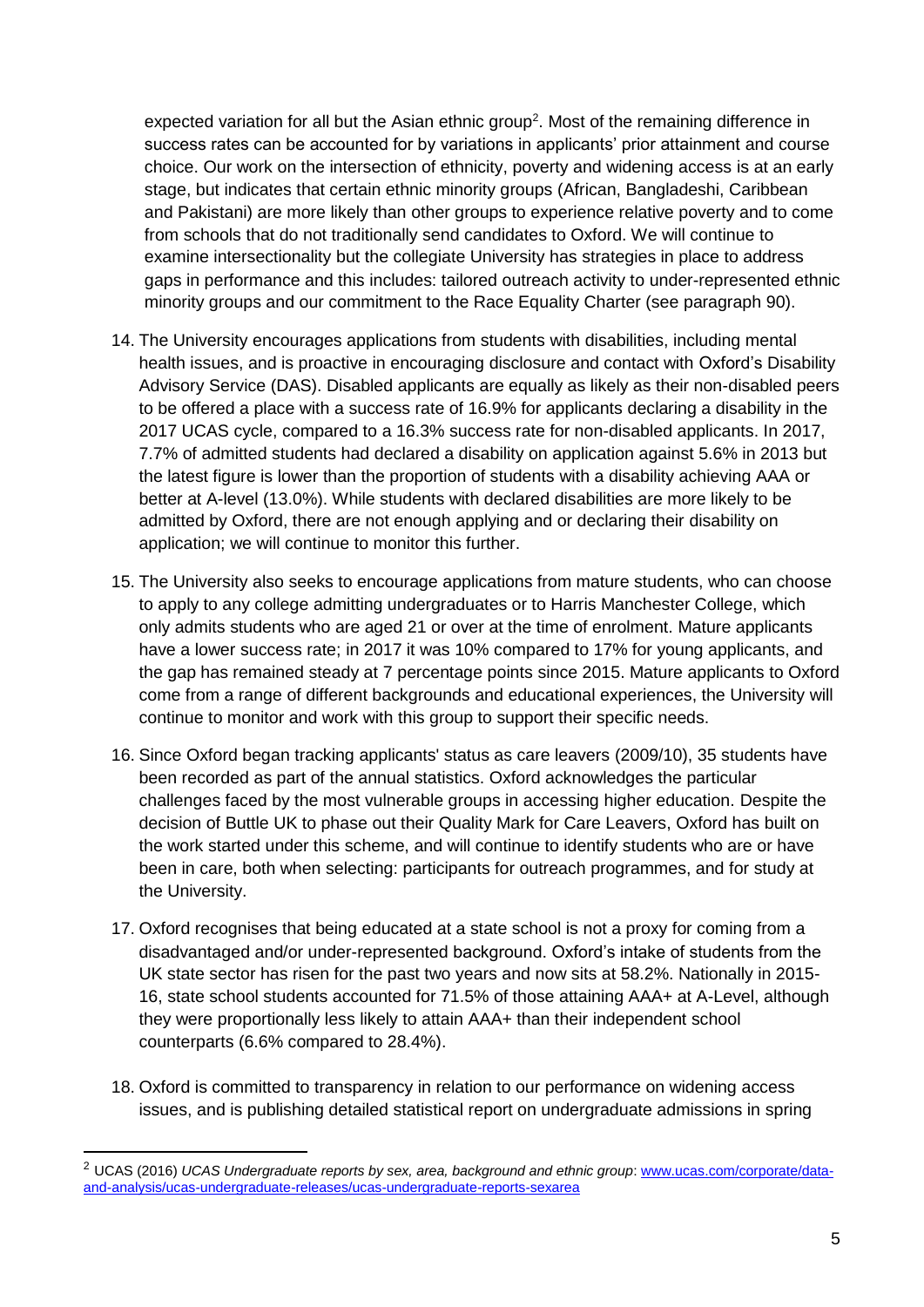each year. The most recent admissions figures can be viewed at: [https://www.ox.ac.uk/about/facts-and-figures/admissions-statistics/undergraduate](https://www.ox.ac.uk/about/facts-and-figures/admissions-statistics/undergraduate-students?wssl=1)[students?wssl=1](https://www.ox.ac.uk/about/facts-and-figures/admissions-statistics/undergraduate-students?wssl=1)

## **SUCCESS**

- 19. Each year, Oxford publishes an annual Equality Report: the most recent version can be viewed at [http://www.admin.ox.ac.uk/eop/policy/data/report/.](http://www.admin.ox.ac.uk/eop/policy/data/report/) The University also participates in the Student Barometer survey and the NSS, which enable it to benchmark student satisfaction against the results of other universities. Detailed results from 2010 onwards are available at: [www.ox.ac.uk/students/life/student-engagement](http://www.ox.ac.uk/students/life/student-engagement)
- 20. Oxford has one of the highest retention rates in the country, at almost 98% overall, with no significant differences for BAME or female students. The most recent HESA data<sup>3</sup> show that Oxford had a 1.1% non-continuation rate among UK undergraduates in 2016-2017, compared to the national average of 6.4%<sup>4</sup>. The non-continuation rate for UK mature undergraduates was slightly higher at 2.4%, but this was below the HESA benchmark of 6.5%. In 2016-17, Oxford's non-continuation rate for UK undergraduates from POLAR3 quintiles 1 and 2 was 0%. Over the last five years, the average non-completion rate for POLAR3 quintiles 1 and 2 has been in line with that for all of Oxford's UK undergraduates (1.5% compared to 1.4%)
- 21. Oxford also has one of the highest rates of undergraduate student satisfaction in the country, at 93.6% overall in 2016. There are no substantial differences in overall satisfaction levels, either by gender or ethnicity, although students with a disability were around five percentage points less satisfied overall than those without a known disability. The largest differences were in satisfaction with their learning and living experiences and with University support services. These figures are under constant review.
- 22. Degree outcomes for Oxford students are outstanding. In 2017, 93.7% were 'good degrees' (First or Upper Second). Overall, female students are more likely to attain a good degree compared to male students: the difference was 2.9 percentage points in 2017 (95.2% of women compared to 92.3% of men). In four out of the five years from 2013, mature students have been between 0.9% and 3.0% more likely than young entrants to gain a good degree (95.7% of mature students compared to 93.6% of young entrants in 2017). However, the sample size is small at approximately 50-80 mature students sitting final examinations each year.
- <span id="page-5-0"></span>23. Like the rest of the sector, Oxford sees an ethnicity attainment gap: in 2017, 86.7% of BAME students achieved a good degree, while for white students the figure was 95.6% – a gap of 8.9 percentage points. Comparison by specific ethnic group is difficult due to small numbers, even when three years' data are combined. Aggregate data for 2014-16 show: similar proportions (over 90%) of the Asian, Mixed and White ethnic groups obtained a 'good degree'; however, Black qualifiers were the least likely to do so (78%).

<sup>&</sup>lt;sup>3</sup> HESA UK Performance Indicators 2012/13 - 2016/17. Copyright Higher Education Statistics Agency Limited. Neither the Higher Education Statistics Agency Limited nor HESA Services Limited can accept responsibility for any inferences or conclusions derived by third parties from data or other information obtained from Heidi Plus.

<sup>4</sup> <https://www.hesa.ac.uk/news/08-03-2018/non-continuation-summary>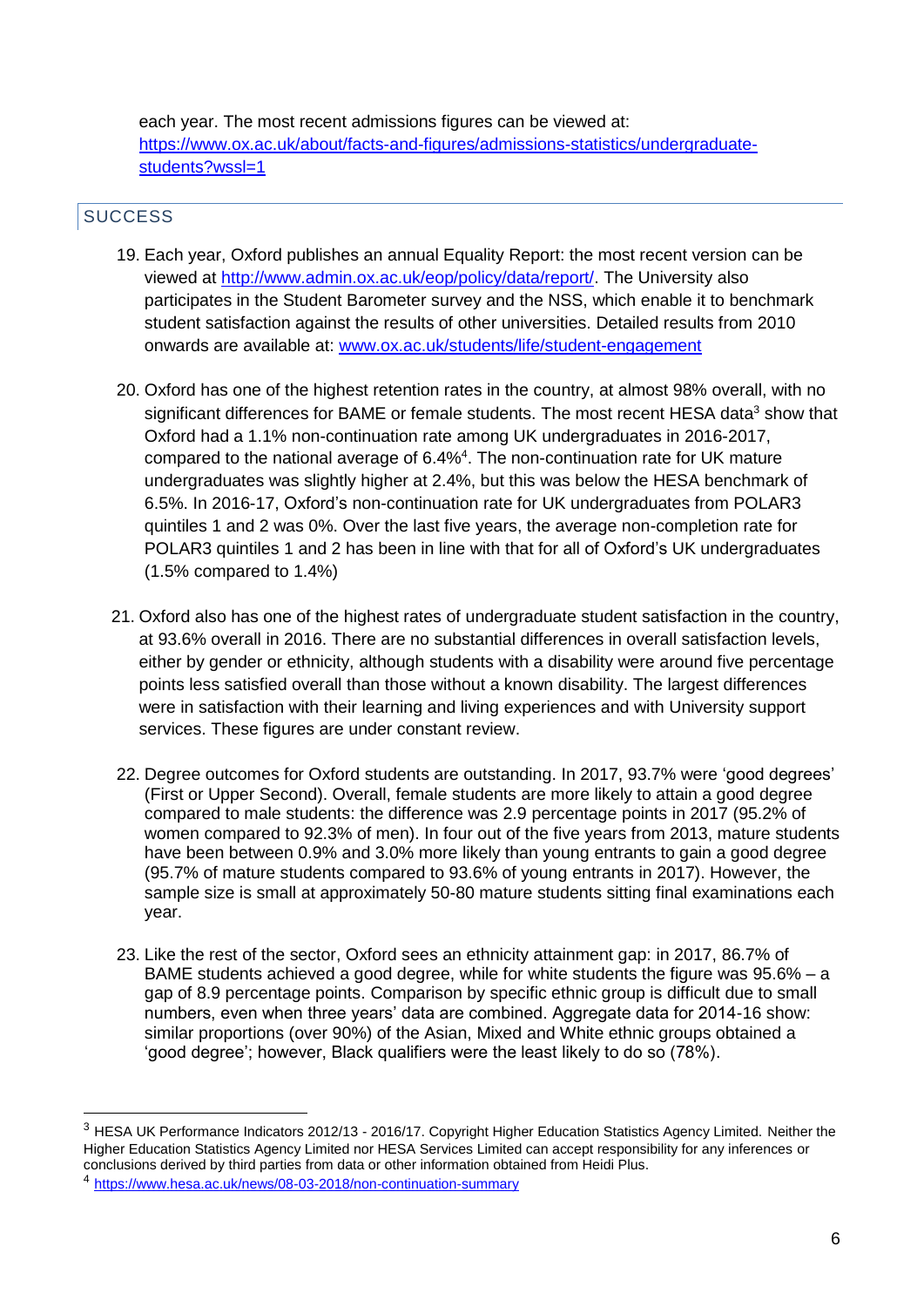- 24. Reasons for these gaps are complex and multiple and we are aware of research pointing to structural, organisational, attitudinal, cultural and financial determinants. We are currently conducting detailed analysis to identify the most pertinent issues in Oxford.
- 25. Students with declared disabilities also experience an attainment gap: in 2017, 90.5% of students with disabilities achieved a good degree, while for non-disabled students the figure was 94.2% – a gap of 3.7 percentage points.
- <span id="page-6-0"></span>26. Disadvantaged students (measured by those who gain an overall widening participation (WP) flag in the admissions process as set out in paragraphs [81](#page-16-0)[-82\)](#page-16-1) also experience an attainment gap: in 2017, 89.9% of flagged students achieved a good degree, while for nonflagged students the figure was 95.0% – a gap of 5.1 percentage points.
- 27. Since 2009/10, 35 care leavers have been recorded. Of these, 16 completed their course, 11 achieving good degrees, and four withdrew. Even when aggregated over this long time period, these numbers are too small to draw meaningful conclusions.
- 28. While Oxford is investigating the attainment gaps mentioned above and is taking action to address them, it should be noted that performance is high across all student groups, and that the raw gaps referred to have not been adjusted to take into account factors such as prior attainment and course choice. A Student Attainment Gap working group is conducting the investigation and will aim to address these issues (paragraph [88\)](#page-17-0).

#### PROGRESSION

- 29. In 2014-15, progression by Oxford undergraduates to 'Highly skilled employment or further study' was 85.1%, significantly higher than the TEF Year 2 benchmark (77.9%). Furthermore, 92.9% of Oxford undergraduate leavers progressed to 'All employment or further study', less than 1 percentage point below the benchmark (93.8%).
- 30. At Oxford, compared with male students, a lower proportion of female students progressed to 'highly skilled employment or further study': 83.8% female versus 86.5% male in 2014-15. However, the indicator score of 83.8% was still significantly higher than the benchmark of 76.3%. In addition, a higher proportion of female students than male progressed to 'all employment or further study': 93.7% compared to 92.3%.
- 31. At Oxford, compared with white students, a higher proportion of BAME students progressed to 'highly skilled employment or further study': 86.3% BAME versus 85.1% white in 2014-15. The indicator score of 86.3% was also significantly higher than the benchmark of 80.0%. However, 90.2% of BAME students progressed to 'all employment or further study', 2.1 percentage points below the benchmark score of 92.3% and 3.2 percentage points below the equivalent score for white students (93.4%). Within the category of BAME, 90.7% of the UK Asian ethnic minority student group are employed while their white counterparts are 96% employed, and Oxford observes no statistical significant gap with other BAME subgroups.
- 32. There were significant differences in mean starting salaries between men and women (men higher than women), and between BAME and white students (BAME higher than white).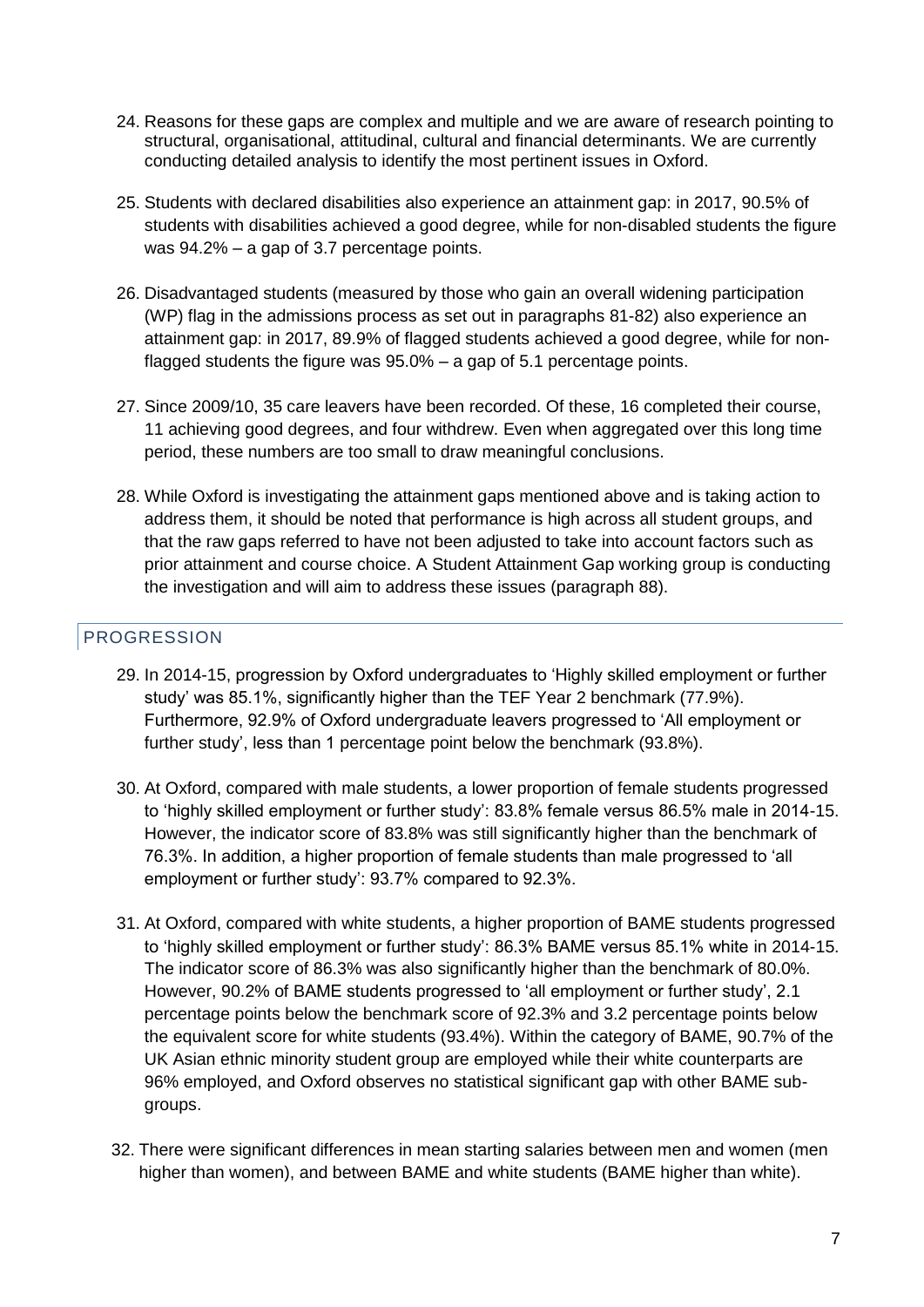However, this difference is partially attributable to the industry sectors chosen by the higher paying groups.

- 33. Compared with non-disabled students, a higher proportion of students with declared disabilities progressed to 'Highly skilled employment or further study': 85.5% versus 83.2% non-disabled in 2014-15. A similar proportion of students with and without disabilities progressed to 'all employment or further study': 93.0% and 92.8% respectively.
- 34. A separate analysis of 2,791 undergraduate leavers from Oxford in 2014-15 revealed that there was no significant difference in career outcome associated with a student's social background. This finding was confirmed for all measures of social background including: ACORN, POLAR3, Oxford Bursary holder, overall WP flag at admissions, and school type. For this particular analysis, the Careers Service measured career outcome in terms of both the proportion of those unemployed and looking for work, and the mean starting salaries for those in work.

#### 2. AMBITIONS AND STRATEGY

#### AMBITIONS

- 35. Oxford's aims are: to **attract** applications from all individuals with the potential to study at the University; to **inform** them fully; to **admit** the very best; to **educate** them in an intensive, world-class teaching system; and to **support** them while at Oxford and in their **progression** to graduate study or employment.
- 36. Inequality of educational outcome by the age of 18 remains the biggest single barrier to progression into higher education generally, and to address this requires early interventions, including before secondary compulsory schooling starts. Raising attainment and narrowing the performance gap between advantaged and disadvantaged pupils and schools is a longterm undertaking for Government, schools, and universities working in partnership. Oxford's ambition is to make a significant and sustained contribution to this national agenda, working in partnership with schools, and with selected charities and other HE institutions (see paragraphs [47](#page-9-0) and [68](#page-14-0)[-72\)](#page-15-0).
- 37. Oxford's main aim is to widen access to the University, which we know is the area where we have most progress to make. Based on the assessment of our performance, our future targets to widen access will focus on under-represented groups from under-privileged backgrounds. However, Oxford is also committed to understanding and tackling the small but persistent gaps in on-course attainment by women and BAME students, outlined in paragraphs [22-](#page-5-0)28 above. Further details of the approach taken are set out in paragraph [88.](#page-17-0)
- 38. Oxford is undertaking a substantial review of its current access to Oxford targets for publication in its 2020-21 APP. The intention is that the access targets will span 5 years.
- 39. We will set ambitious but realistic targets to increase access to the University by underrepresented groups from disadvantaged backgrounds. Their development will be based on evidence from Oxford's undergraduate admissions data and national benchmarks, including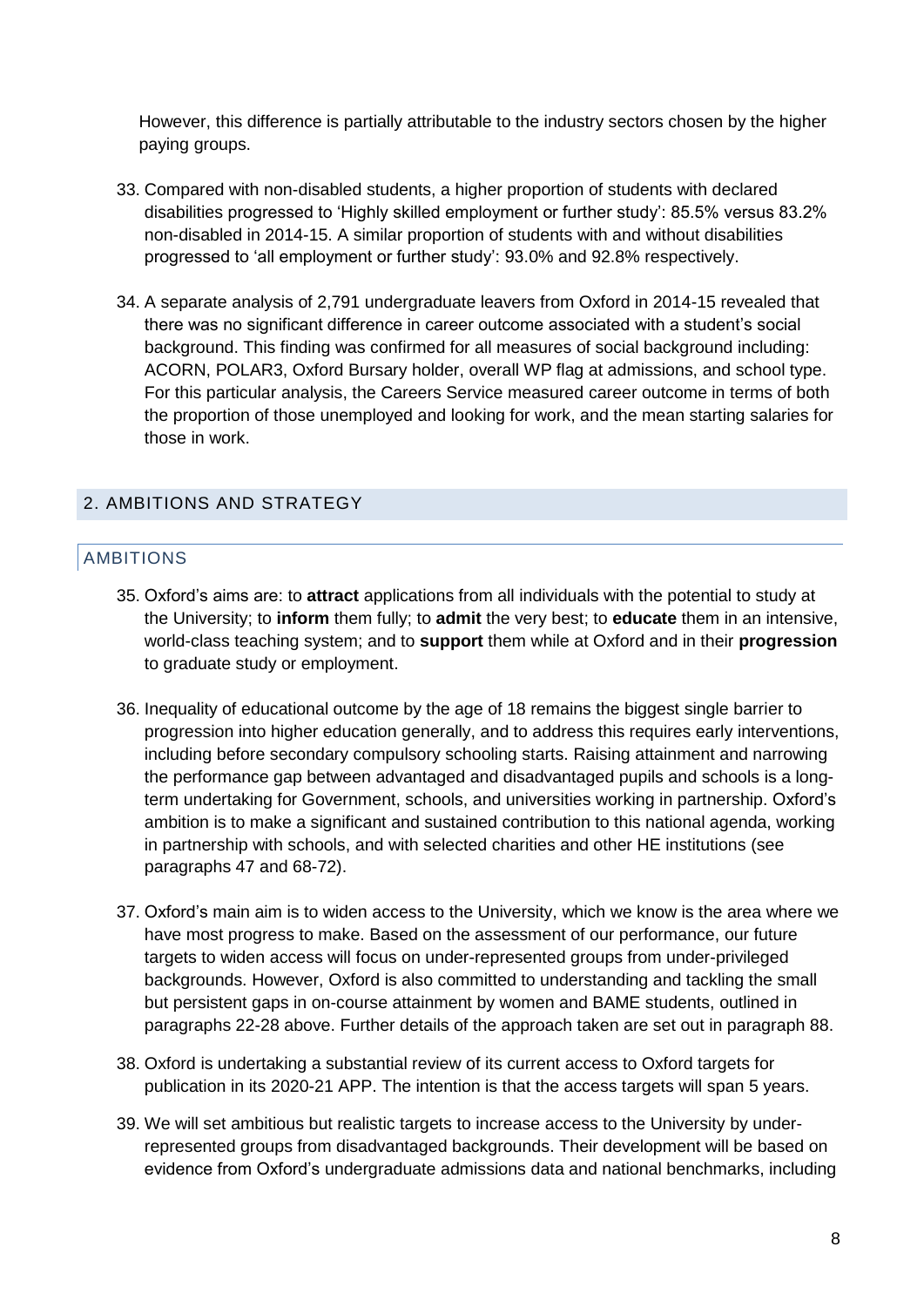HESA and UCAS datasets. The process to develop the targets will be a collegiate University exercise involving all the key stakeholders involved in access and undergraduate admissions (including the central University and the undergraduate colleges). The process to develop the targets will be led by the Pro-Vice Chancellor for Education and will be discussed at the collegiate University's main committees (including Admissions Committee, Education Committee, Council and Conference of Colleges). Student feedback on these new targets will be obtained via their representation on these committees.

- 40. To help support the achievement of the new access targets we will expand the UNIQ programme by 500 additional places per year to a total of 1350, starting from 2019-20. The UNIQ programme is targeted at students from under-privileged backgrounds with little or no progression to HE and, specifically, to selective HE providers. The independent evaluation of the UNIQ programme in 2016-17 demonstrated its effectiveness in encouraging and supporting applicants from disadvantaged backgrounds, and has informed its expansion. To further support the UNIQ attendees the evaluation recommended sustained contact with applicants; the University has responded by developing an online programme – 'UNIQ digital'. UNIQ digital will augment face-to-face activities by supporting the sustained development of study skills, building academic confidence and offering guidance on the Oxford admissions process. This programme is being piloted in summer 2018; it will then be evaluated and refined for implementation in 2019-20 We believe this expansion of the successful UNIQ summer school with an accompanying digital support programme, will increase the pace of change at Oxford.
- 41. We realise that prior attainment at school is a barrier to accessing selective universities for some students. Oxford is responding to this by targeting specific schools to support them in raising attainment levels, helping students to realise their aspirations and make a competitive application to Oxford and other selective universities. Students from these schools will be supported to progress on to the UNIQ programme and then, if they wish, apply to Oxford. The sustained contact with hub schools will help schools to embed good practice across the school and thus realise benefits for future generations of school students.
- 42. Through our targeted and expanded outreach programmes, in conjunction with the use of contextualised information and the continuing review of our undergraduate admissions processes, we aim to ensure that academic potential from all backgrounds is recognised. It is our intention and expectation that Oxford's current positive trajectory to recruit students from under-represented and disadvantaged backgrounds will continue and increase.

#### **STRATEGY**

43. The University's collective approach to outreach strategic planning has been governed since 2012 by our Common Framework for Widening Access. The framework allocates responsibility for different types of outreach work to the most appropriate source within Oxford, whilst promoting an inter-connected and holistic view of participants' engagement with the University. Following a collegiate University review of our outreach and admissions practices, a new strategy is being developed which will further emphasise Oxford's commitment to collaborative working, robust evaluation, sophisticated targeting of effort and resource, and an evidence-based approach to outreach provision.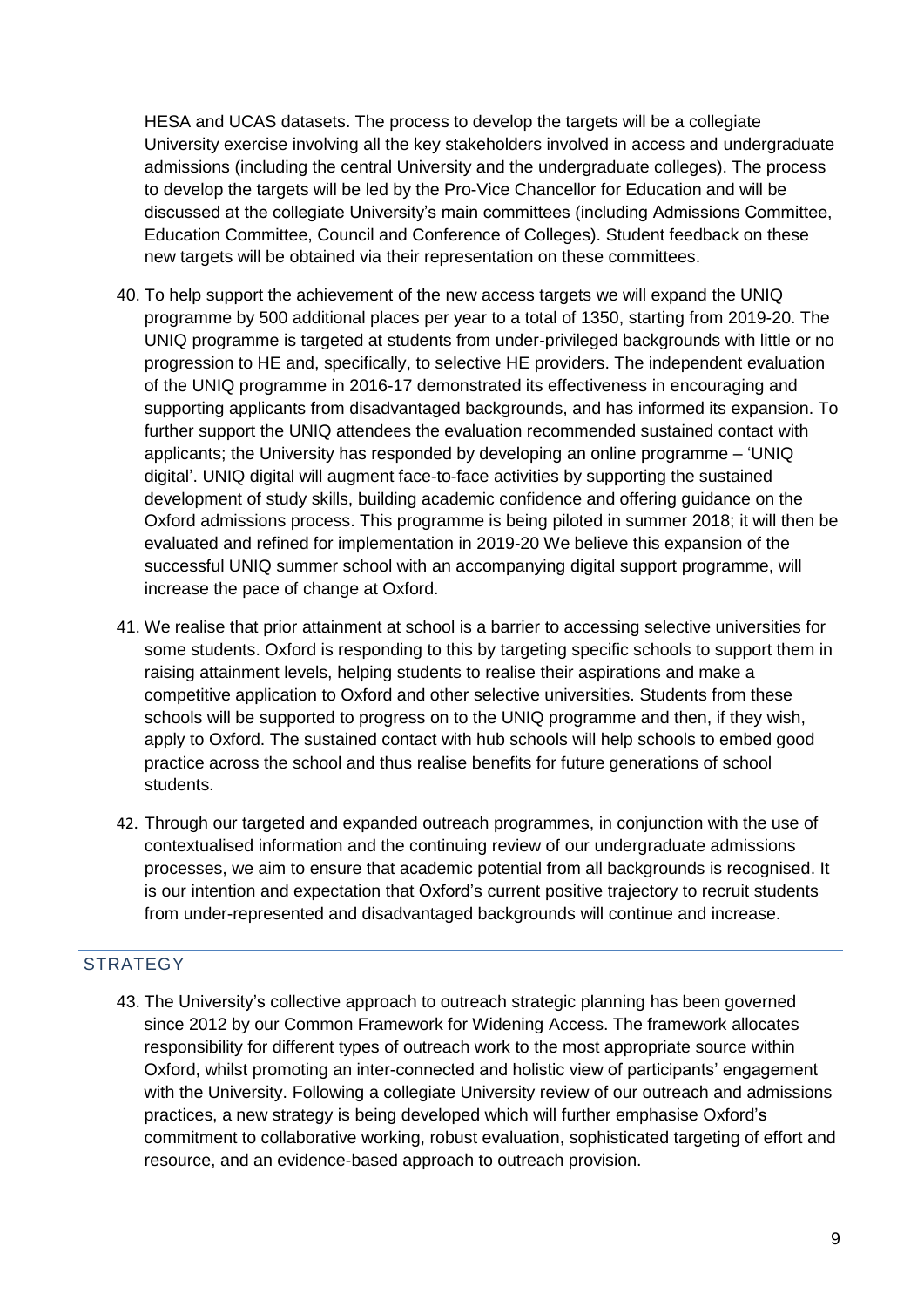- 44. This same review recommends supporting attainment in schools on the basis of research from experts working in the field of school performance, and increasing coordinated, collaborative outreach across the collegiate University to address national variations in the proportional application rates from certain areas, and also the intersection of certain underrepresented students from these communities, such as certain BAME groups. Analysis from UCAS shows that the intersection of certain characteristics (income, gender, and ethnicity) also plays a significant part in determining the likelihood of students' progression, and we welcome continued research focus on this complex issue across the sector.
- 45. The strategy to support Oxford's aim to widen access includes the expansion by 500 additional place of the independently evaluated and successful UNIQ summers school from summer 2019. The summer school will be enhanced by a new programme called UNIQ digital, which will ensure sustained-support, through virtual means, with the summer school participants. The support will include building study skills and applying for courses at Oxford. To augment the extensive support offered to current Oxford undergraduates, the Careers Service is piloting a new Alumni-Student mentoring programme, targeted at undergraduate students from family income of £16 000-£25 000. This programme will be expanded in 2018-19 to all students from families with £0-£16 000 annual income

#### TARGET GROUPS

- 46. Oxford's approach to widening access is one that seeks to take a nuanced view of socioeconomic and educational disadvantage, giving particular consideration to the intersection of under-represented, disadvantage and protected characteristics. For this reason, our work focuses predominantly on academically able students who: are attending state schools with little history of successful applications to Oxford; live in areas with low progression to higher education (POLAR quintiles 1 and 2); or live in areas of financial deprivation (ACORN groups 4 and 5).
- <span id="page-9-0"></span>47. Within these broader categories, we are working with specific groups who are also underrepresented at Oxford, including students with African, Caribbean, Pakistani and Bangladeshi heritage. We know from our work on the intersection of ethnicity, poverty and widening access that certain ethnic minority groups are more likely than their white counterparts to experience relative poverty and come from schools that do not traditionally send candidates to Oxford. The findings from this work will continue to inform outreach activities targeted at BAME communities.

#### COLLABORATIVE WORKING

48. Oxford is committed to working collaboratively at national, local and regional level with other higher education institutions, educational charities, and other third-party organisations in support of its widening access and participation goals, to share best practice, maximise impact, and reduce duplication of effort. Current collaborative partners include: IntoUniversity; Target Oxbridge; Future Leaders; Oxford student societies including the African and Caribbean Society, the Islamic Society, and the Pakistani society; Study Higher NCOP with Oxford Brookes, University of Reading, Bucks New University; Advancing Access; the University of Cambridge; the Russell Group; and The Ordered Universe collaborative project.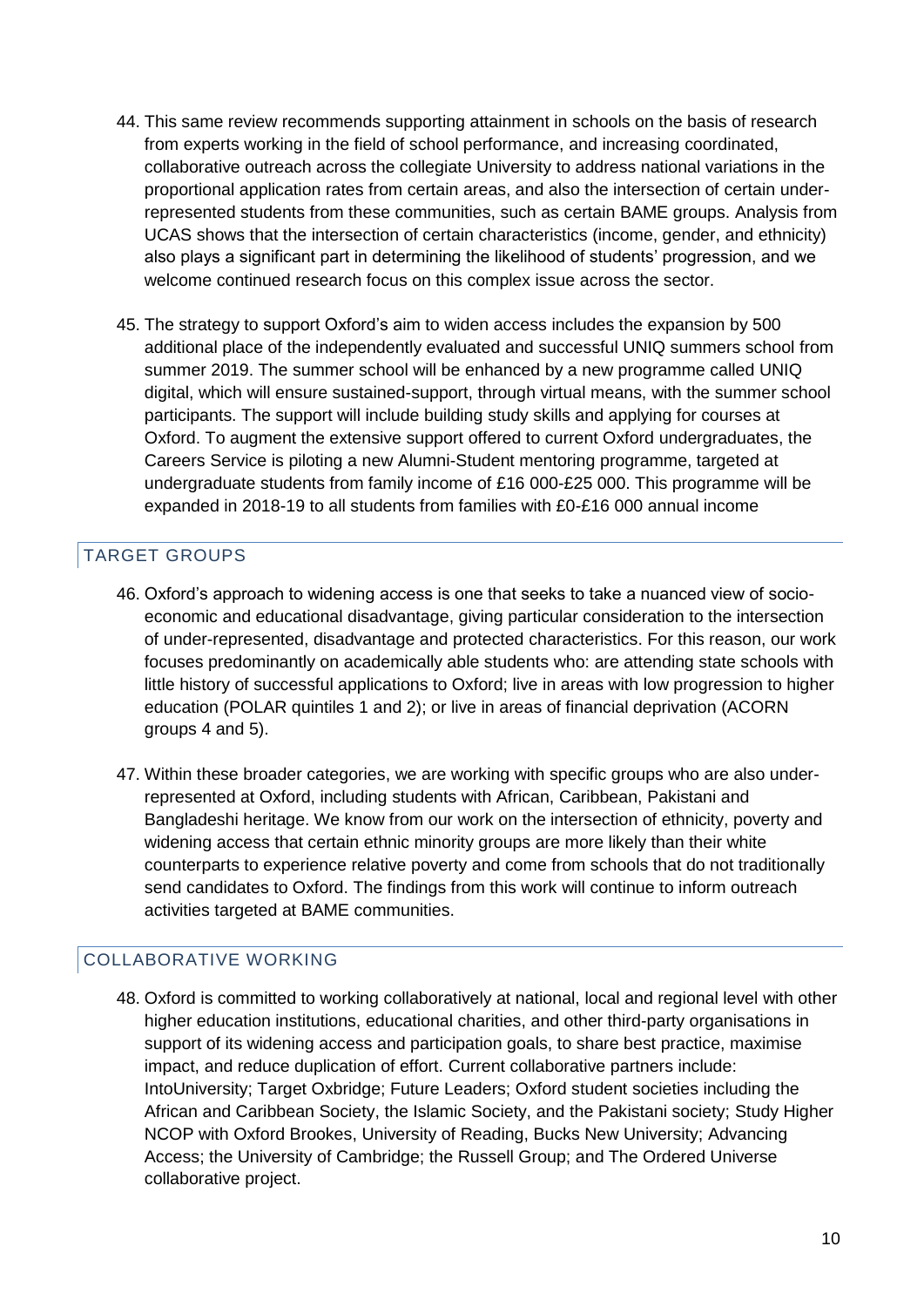#### MONITORING AND EVALUATION

- 49. Oxford is taking an institution-wide approach to monitoring and evaluation of its outreach and admissions practices through our democratic governance structures, with robust scrutiny of progress against our targets. The Education Committee of Council, chaired by the Pro-Vice Chancellor (Education), is the senior body responsible for the delivery of this Agreement. Education Committee includes representatives of the academic divisions, of the colleges, and of the student body in the form of two elected Student Union sabbatical trustees. The University will continue to publish details of progress against our targets and milestones in the annual Undergraduate Admissions Statistical Report. Oxford is also a member of the Impact of Outreach Steering Group established by OFFA to provide expert and independent advice to the sector.
- 50. Monitoring and evaluation have been a central focus of Oxford's recent strategic review of outreach and admissions practices across the collegiate University, our review of trends in the application and success rates of students from BAME groups, and the independent review of the UNIQ summer schools and Regional Teachers' Conferences. Oxford is committed to ensuring that the £7m spent annually on outreach is being used to the greatest possible effect and being efficiently targeted in support of our strategic priorities.
- 51. From 2016-17, Oxford has moved to exclusively recording all outreach interventions using the HEAT database, which will allow for longitudinal tracking of participants' higher education outcomes and provide a rich picture of individual students', and schools', engagement with Oxford. In addition, an Oxford-wide evaluation framework is in development, which aims to see all cognate interventions measured using the same criteria and methodology. This will allow the impact and effectiveness of innovative approaches being trialled in various parts of the University to be assessed alongside more established programmes.

#### <span id="page-10-0"></span>EQUALITY AND DIVERSITY

- 52. Oxford is committed to taking a pro-active, whole-institution approach to equality and diversity issues and has recently made a successful submission to the Race Equality Charter (paragraph [90\)](#page-18-0).
- 53. Oxford has reviewed its training provision in relation to unconscious bias, further to the work of SPA and the 2016 UCAS Report on Unconscious Bias. A joint effort between the Equality and Diversity Unit, Undergraduate Admissions and Outreach, and the Oxford Learning Institute is developing new, Oxford admissions-specific training materials on identifying and mitigating unconscious bias. In addition, a strategic review of outreach and admissions practices at Oxford reaffirmed the importance of ensuring that all those involved in admissions decision-making satisfactorily complete initial and refresher training at the specified intervals.

#### STUDENT CONSULTATION

54. Oxford values the opinion of its students, particularly on the issues covered in this Agreement, which so significantly impact on our current and future students. Student Union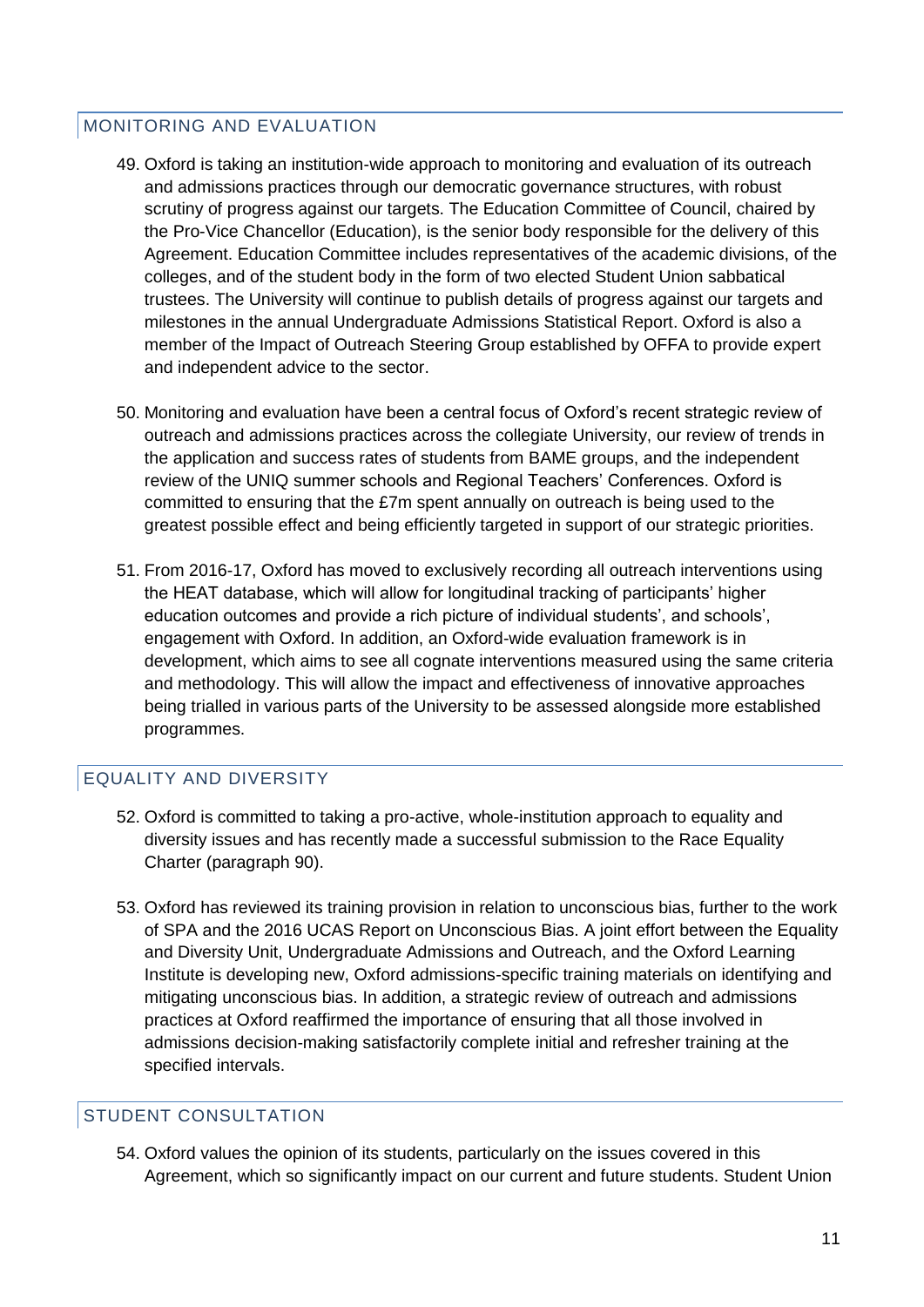representatives sit on all major committees of the University that deal with access and admissions including Council, Education Committee, Joint Fees and Student Support Advisory Group, Admissions Committee and Admissions Executive, and through these have had input into the drafting of this Plan.

- 55. Students also contribute to University decision making through regular participation in the Student Advisory Group, which is a joint forum between the University and the Student Union to allow students to pilot and offer detailed feedback on specific areas of policy or operational development. The Student Union also provides support to colleagues working with the undergraduate population. In setting University policy on bursaries, student support and access, the Student Union, with the support of University staff, consulted a wide range of students and the student submission was considered alongside others in the debate on policy.
- 56. The Student Union is committed to fair access and coordinates a number of activities that contribute to the University's access agenda, such as the Target Schools Shadowing Scheme [\(https://www.oxfordsu.org/communities/targetschools/\)](https://www.oxfordsu.org/communities/targetschools/) which targets prospective students from schools with limited history of Oxford applications. Also, supporting under represented students while on course through the Class Act Campaign [\(https://www.oxfordsu.org/campaigns/classact/\)](https://www.oxfordsu.org/campaigns/classact/) and Campaign for Racial Awareness and Equality [\(https://www.oxfordsu.org/campaigns/10479/\)](https://www.oxfordsu.org/campaigns/10479/). In addition the University works in collaboration with students to delivery our access aims and works closely with Oxford African and Caribbean Society, the Islamic Society and the Pakistani Society to name but a few.

#### 3. TARGETS

#### PRINCIPLES AND APPROACH

- 57. Oxford has set a series of challenging targets for the admission of students from underrepresented groups, identified by indicators of educational and socio-economic disadvantage and by declared disability, for the period 2017-2020. These targets are under constant review, and will be updated based on current performance to cover 2020-21 onwards. In addition, we have set two further targets which signal our commitment to the national widening access agenda.
- 58. The targets and associated outcomes are designed to ensure:
	- a. That prospective applicants, particularly those from under-represented and disadvantaged backgrounds, who have the potential to benefit from an Oxford education and who can demonstrate a certain level of prior attainment, are encouraged to apply;
	- b. That our admissions processes are tailored to identify potential as well as prior attainment among such applicants, once they have applied.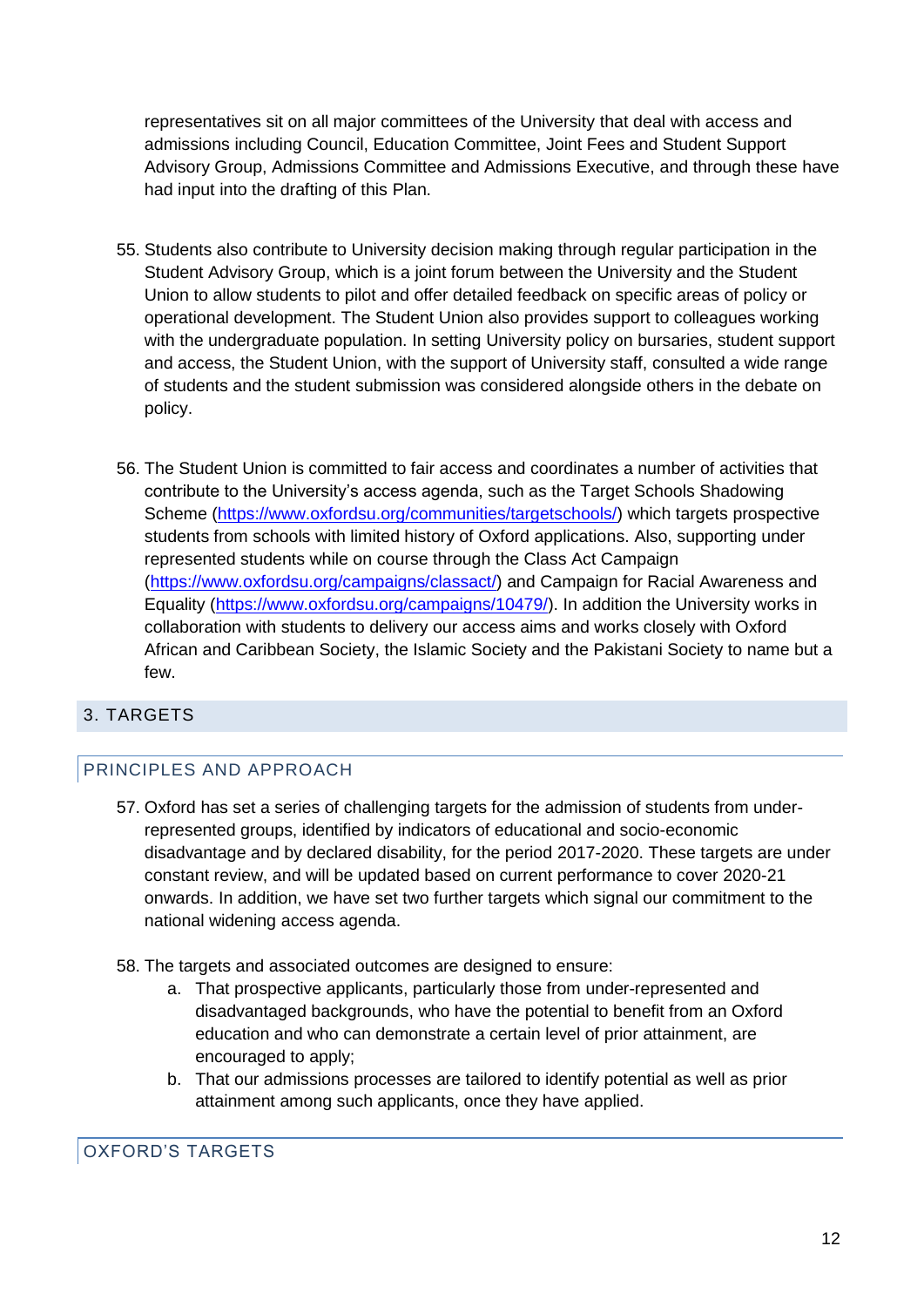**Target 1: increase the proportion of UK undergraduate students entering Oxford from schools and colleges that historically have had limited progression to Oxford to at least 15.9% in 2019-20.**

- 59. Research<sup>5</sup> has shown that Oxford and Cambridge students are drawn from a disproportionately small number of schools. One explanation is that this pattern of recruitment correlates with GCSE and A-Level attainment data, but nevertheless it is also clear that students benefit from teachers and peers with experience of the Oxford admissions process. Accordingly, our first target relates specifically to state schools and colleges with high attainment at GCSE and A-Level but that historically have limited progression to Oxford.
- 60. In the four years to 2015-16, an average of 14.4% of accepted UK applicants to Oxford came from these institutions. We therefore took the view that an appropriately stretching target would be to have 15.9% of accepted UK applicants drawn from these state schools and colleges by 2019-20, and set milestones representing a 0.6% increase each year from the projected baseline of 14.7% in 2016-17.

| Target 1 milestones                                                                             | 2018-19 | 2019-20 |
|-------------------------------------------------------------------------------------------------|---------|---------|
| Proportion of UK undergraduate students entering<br>Oxford from 'Target 1' schools and colleges | 15.3%   | 15.9%   |

#### **Target 2: increase the percentage of UK undergraduate students entering Oxford from disadvantaged socio-economic backgrounds (ACORN postcodes 4 and 5) to at least 9.5% in 2019-20.**

- 61. This target is based on analysis of the ACORN dataset which is a verifiable indicator of socio-economic disadvantage at postcode level and has been used as a contextual flag in the undergraduate admissions process since 2008-09.
- 62. An average of 7.9% of accepted UK applicants to Oxford came from these postcodes in the four years to 2015-16. We therefore took the view that an appropriately stretching target would be to have 9.5% of accepted UK applicants drawn from ACORN 4 and 5 households by 2019-20, and set milestones representing a 0.4% increase each year.

| Target 2 milestones                                                                     | 2018-19 | 2019-20 |
|-----------------------------------------------------------------------------------------|---------|---------|
| Proportion of UK undergraduate students<br>entering Oxford from ACORN quintiles 4 and 5 | $9.1\%$ | 9.5%    |

#### **Target 3: increase the proportion of UK undergraduates entering Oxford from areas of low participation in higher education (POLAR3 postcodes 1 and 2) to at least 13.0% in 2019-20.**

 $\overline{a}$ 

<sup>5</sup> <http://www.suttontrust.com/wp-content/uploads/2011/07/sutton-trust-he-destination-report-final.pdf>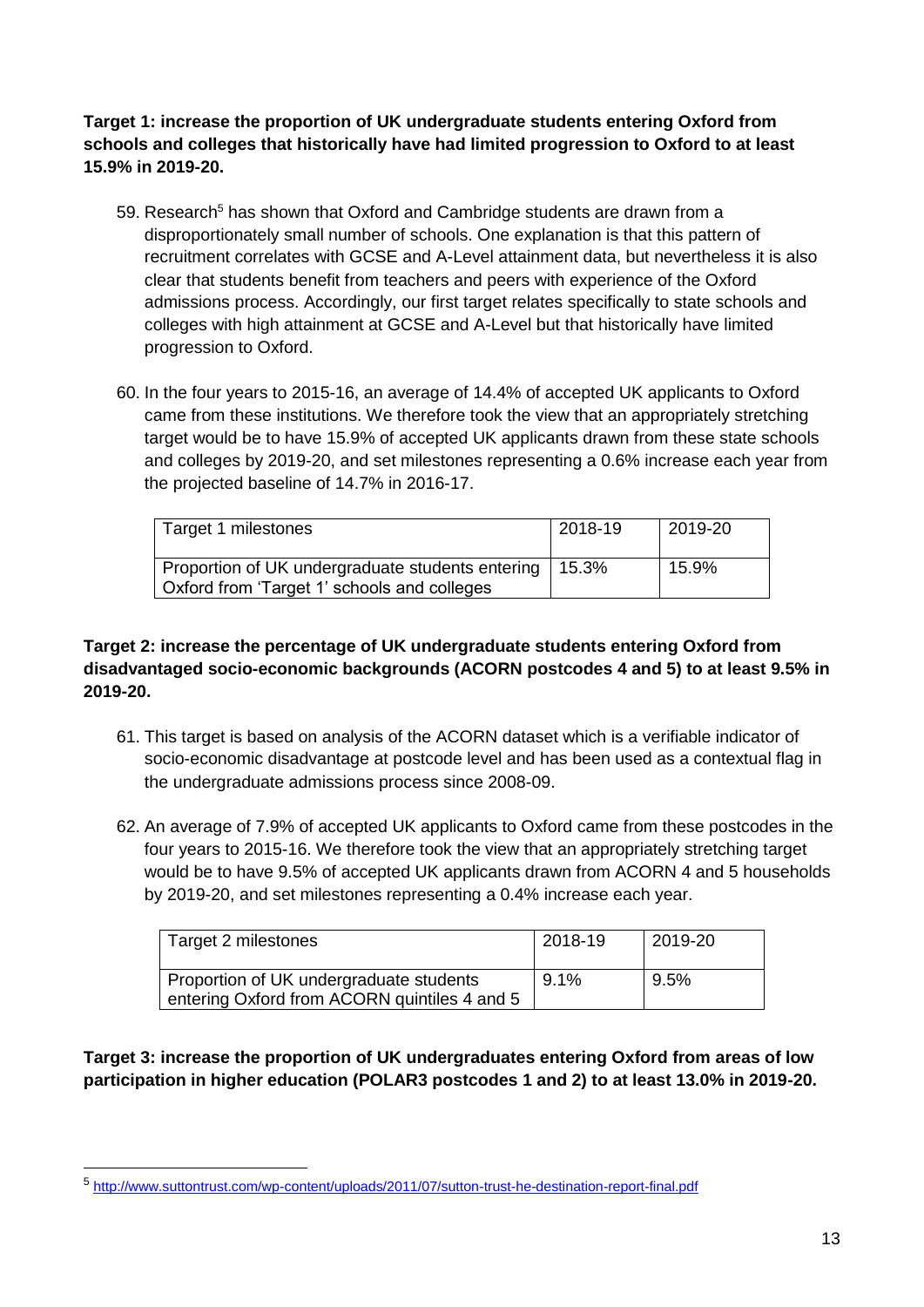- 63. This target is based on analysis of the POLAR3 dataset which is used to determine school leavers' likelihood to progress to higher education at postcode level, and relates specifically to quintiles 1 and 2, which represent the 40% of school leavers least likely to progress to higher education. The University used POLAR2 as a contextual flag in the undergraduate admissions process from 2011-12 to 2016-17, and adopted POLAR3 in 2017-18.
- 64. An average of 10% of accepted UK applicants to Oxford came from POLAR3 quintiles 1 and 2 in the four years to 2015-16. We therefore took the view that an appropriately stretching target would be to have 13% of accepted UK applicants drawn from POLAR3 quintiles 1 and 2 by 2019-20, and set milestones representing a 0.8% increase each year.

| Target 3 milestones                                                                    | 2018-19 | 2019-20 |
|----------------------------------------------------------------------------------------|---------|---------|
| Proportion of UK undergraduate students<br>entering Oxford from POLAR3 quintiles 1 & 2 | 12.2%   | 13.0%   |

#### **Target 4: ensure that the proportion of UK undergraduate students with declared disabilities or specific learning difficulties (regardless of whether they receive the DSA) at the University does not drop below the current level of 8.8% (based on the average 2011-12 to 2013-14).**

65. During the period covered by Access Agreements with the Office for Fair Access, Oxford consistently achieved our target of meeting or exceeding HESA's annual benchmark on UK undergraduate students at Oxford with disabilities or specific learning difficulties in receipt of Disabled Students' Allowance (DSA). Our current target is based on ensuring that the proportion of UK undergraduate students declaring a disability does not fall below 8.8%.

#### **Target 5: ensure that at least 55% of students working with the Oxford South-East IntoUniversity centre progress to higher education in 2019-20.**

66. This collaborative target is based on increasing the progression of local school pupils into higher education, and focuses on widening participation in higher education rather than widening access to Oxford. All IntoUniversity centres offer the same academic programme and very similar student support services; the students are selected against the same admissions criteria and the tutors working at the different centres have identical training. Data from IntoUniversity centres outside London suggest that a target of 55% progression to higher education in 2019-20 would be appropriately stretching.

| Target 5 milestones                                                          | 2018-19                           | 2019-20 |
|------------------------------------------------------------------------------|-----------------------------------|---------|
| Proportion of IntoUniversity participants<br>progressing to higher education | At least $50\%$   At least $55\%$ |         |

#### **Target 6: expand Oxford's engagement with schools in key target areas from pilot activity in the North West in 2018-19 to four regional hubs by 2022-23.**

67. It is proposed that the target will be kept under review and informed by findings from the programme evaluation, including the effectiveness of its design, implementation and outcomes. The first evaluation in 2019-20 will be used to inform the feasibility and design of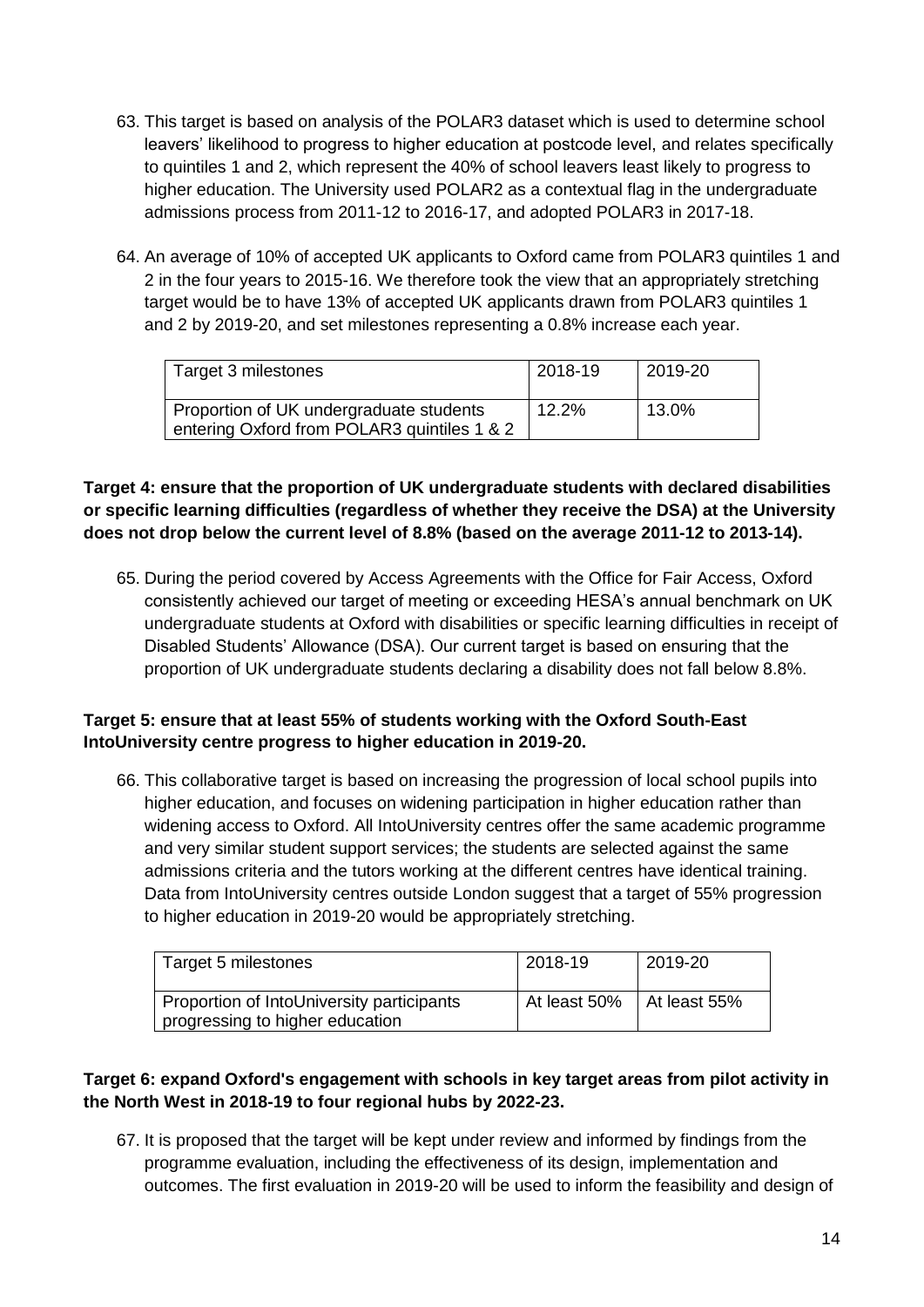an impact-related target. The evaluation will be developed with academics in the field of education research with expertise in the area of raising attainment in schools.

#### 4. ACCESS, SUCCESS, AND PROGRESSION MEASURES

#### ACCESS

#### <span id="page-14-0"></span>RAISING ATTAINMENT IN SCHOOLS

- 68. Oxford recognises that prior attainment among students from disadvantaged and underrepresented groups continues to be one of the main barriers to accessing higher education in the UK. Recent UCAS data shows that the number of young people in POLAR Q5 who get A\*A\*A\* is 14 times that of those in POLAR Q1, and research by BEIS indicates that attainment at GCSE is the strongest predictor of whether students go on to higher education.
- 69. Raising attainment and narrowing the performance gap between advantaged and disadvantaged pupils and schools is a long-term undertaking for Government, schools, and universities working in partnership. Oxford's ambition is to make a meaningful contribution to the national raising attainment agenda. On current evidence<sup>6</sup>, we do not believe that Oxford's direct sponsorship of a single school or academy chain would strengthen our approach; indeed it would pull focus and resources away from interventions that have proven success, and, in the Oxford context, cause a significant distortion of the local school ecosystem.
- 70. Oxford's approach is informed by evidence from our sustained contact models of outreach with targeted state schools that are focused around academic intensive programmes. These programmes are designed to create inclusive, varied and embedded support to enable school students from disadvantaged backgrounds to benefit from academic study, be better equipped with study skills, better informed of higher education and more aware of career possibilities. The expansion of these sustained contact programmes with schools is a vision that Oxford has progressed and will launch through a sustained and phased approach.

#### WORK WITH TEACHERS

71. Teachers are key influencers of generations of students. It is crucial, therefore, that Oxford informs and supports teachers, equipping them with the knowledge and skills they need to advise and guide their students. For this reason, we are committed to contributing to teachers' continuing professional development, by providing subject-specific and academic enrichment resources online and in person, and by working closely with Oxfordshire schools.

 $6$  While some universities have demonstrated success in raising attainment through school sponsorship, others have not had wholly positive experiences. The UUK Social Mobility Action Group argues that further research is needed into the effectiveness of the various activities carried out by higher education institutions to support the raising of attainment in schools[: http://www.universitiesuk.ac.uk/policy-and-analysis/reports/Pages/working-in-partnership-enabling-social-mobility](http://www.universitiesuk.ac.uk/policy-and-analysis/reports/Pages/working-in-partnership-enabling-social-mobility-in-higher-education.aspx)[in-higher-education.aspx](http://www.universitiesuk.ac.uk/policy-and-analysis/reports/Pages/working-in-partnership-enabling-social-mobility-in-higher-education.aspx)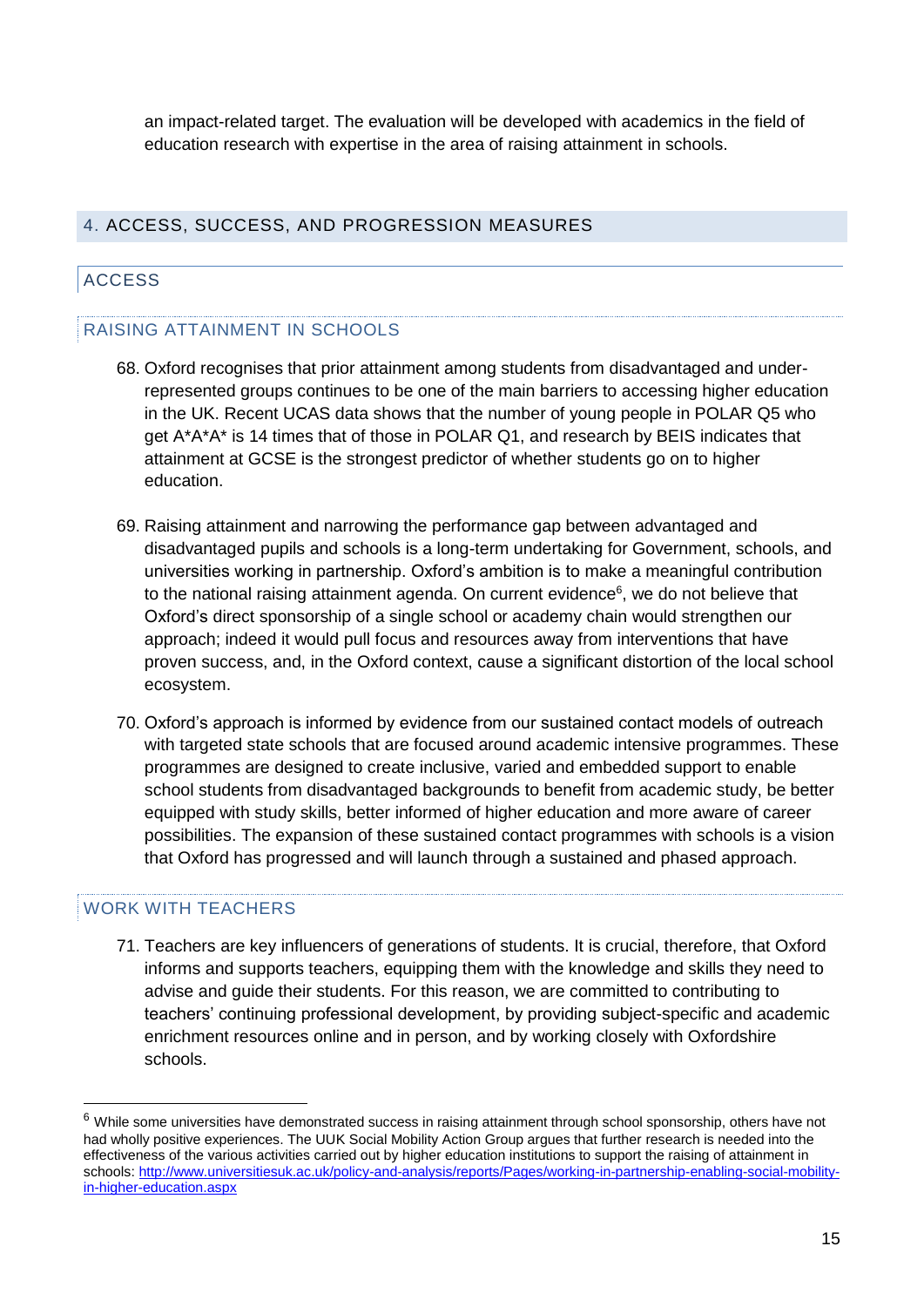<span id="page-15-0"></span>72. We will continue to recognise the crucial role teachers play in supporting and raising the attainment and aspirations of their most capable students, through initiatives such as the successful Inspirational Teachers Award for teachers from state schools and colleges with a limited history of sending applications to Oxford. A film celebrating the most recent honourees can be seen at [www.ox.ac.uk/inspirationalteachers](file:///C:/Users/admn2945/Appdata/Local/Microsoft/Windows/Temporary%20Internet%20Files/Content.Outlook/BAC7ZMBJ/www.ox.ac.uk/inspirationalteachers)

#### REGIONAL AND NATIONAL OUTREACH

- 73. Our well established regional link scheme will be further developed over the coming years to a collaborative consortium model in which groups of colleges will focus their outreach activity within geographical regions, based on a strategic assessment of the area's need and Oxford's priorities, in part, informed by the twelve Government Opportunity Areas.
- 74. Oxford is also committed to exploring innovative digital outreach interventions, to supplement our programme of in-person events and enable students to gain access to high quality super-curricular materials. Our digital outreach portal Oxplore, the 'Home of Big Questions', tackles complex ideas across a wide range of subjects, drawing on the latest research undertaken at Oxford, and aims to promote broader thinking and stimulate intellectual curiosity.

#### SOCIO-ECONOMIC DEPRIVATION AND LOW PARTICIPATION IN HE

- 75. Recent progress against Targets 2 and 3 is due in part to the University's continued commitment to the widespread use of indicators of deprivation. ACORN and POLAR indicators are used not just to contextualise applications in the admissions process, but also in the recruitment of participants for outreach activity. A review of the college regional links scheme emphasised the need for college-led, as well as centrally-run, outreach programmes to continue to increase the rigour and sophistication of their targeting criteria to ensure that interventions are reaching the right audiences.
- 76. The flagship UNIQ summer school programme is a large-scale and carefully targeted activity, which has been proven by robust external evaluation<sup>7</sup> to improve participants' application success rates. In 2017, 94% of UNIQ participants came from POLAR quintiles 1 or 2, and/or ACORN groups 4 or 5 and the rest came from other groups under-represented at Oxford. 491 UNIQ 2017 participants applied to Oxford in October 2017 and 170 were made an offer – a success rate of 35% (over one and a half times the average for UK applicants).
- 77. Oxford is increasing support available for students who do not get a place on the UNIQ summer programme. In 2017, this included running an Easter conference, developing online resources, and working with colleges and departments to offer further subject-specific support. In 2017 UNIQ offered more places to students via its UNIQ Spring programme with a further 150 participants benefitting from a 3-day residential focused academic sessions and admission support. Further support will be offered via the piloting of UNIQ Digital from summer 2018 with a group of 100 participants accessing support via an innovative online

 $\overline{a}$ 

 $<sup>7</sup>$  Independent evaluation by the Institute of Employability Studies.</sup>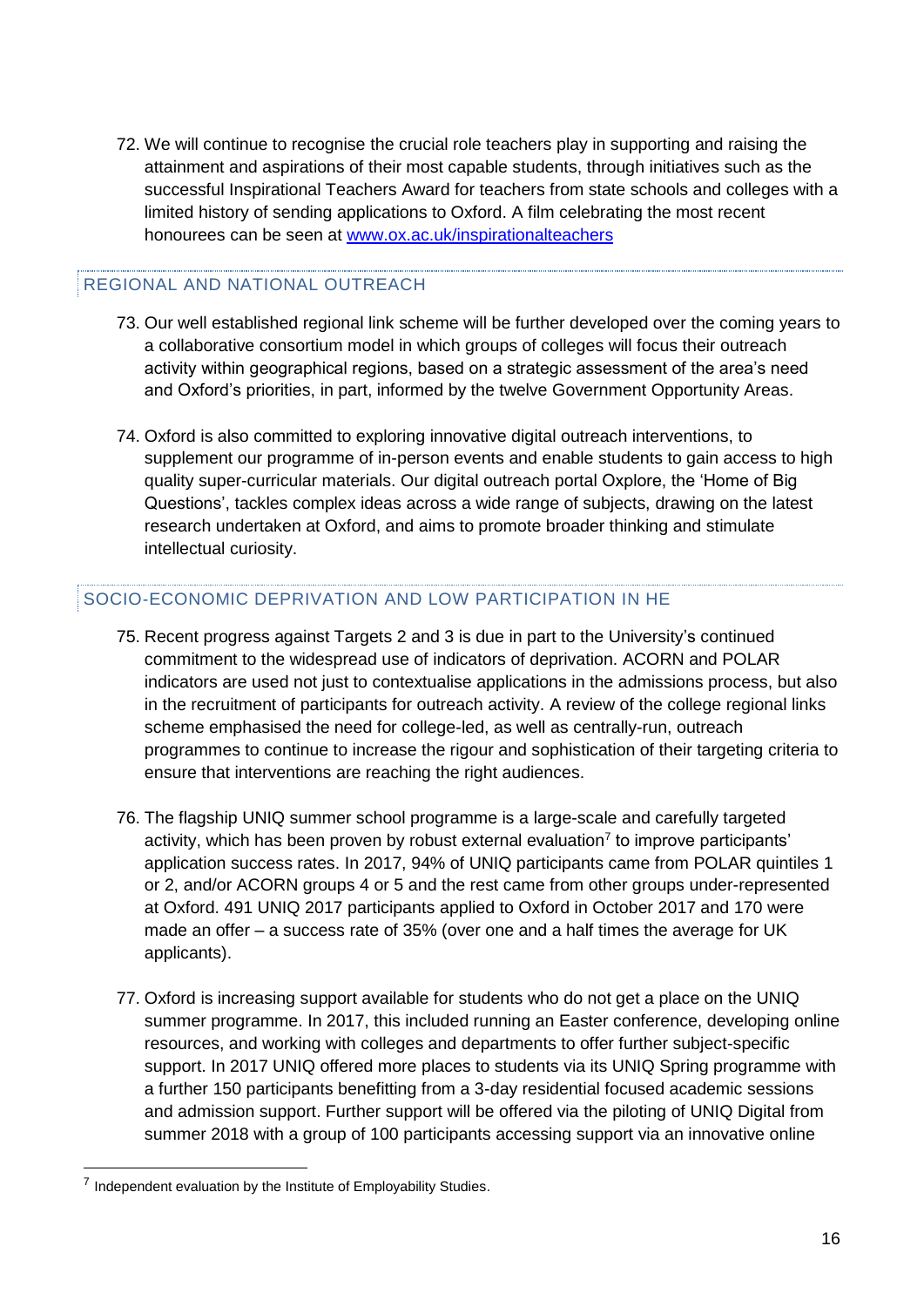hub meant to extend the impact beyond the two residential opportunities currently offered in the programme. These new initiatives will be evaluated for outcomes.

#### UNDER-REPRESENTED BAME GROUPS

- 78. As mentioned in paragraph [52,](#page-10-0) the University takes a whole-institution approach to equality and diversity issues. As part of this approach, Oxford is committed to improving our understanding of the barriers to access for students from BAME groups and recently undertook a review of their relative performance at all stages of the application and admissions process. The findings from this evaluation suggest that more work is required at the pre-applicant stage: for this reason, we have concluded that our efforts should be focused on pipeline building, by seeking to attract more BAME applicants from socioeconomic and educational disadvantaged backgrounds. These potential applicants will need targeted support in making more competitive applications and in some cases early intervention will be beneficial. This commitment is expressed in our Race Equality Charter award (paragraph [90\)](#page-18-0).
- 79. Working with student-led groups such as the Oxford African and Caribbean Society, Oxford continues to develop targeted outreach for students from ethnic minority communities. Furthermore, we are working with third party organisations, including Future Leaders and Target Oxbridge, drawing on their work and networks to ensure BAME students are supported to make competitive applications.
- 80. Since 2016-17, the University has facilitated conferences for British students from Pakistani and Bangladeshi backgrounds, their teachers and parents. Students and teachers participate in workshops and presentations during the day and parents are offered the opportunity to engage and discuss issues at an evening reception. Parents are key influencers, particularly within BAME groups, and the conference model works well when we engage and help them in preparing for higher education decisions.

#### <span id="page-16-0"></span>CONTEXTUAL ADMISSIONS INFORMATION

- 81. As part of its undergraduate admissions processes, Oxford uses a range of contextual flags to highlight applicants from less advantaged backgrounds across a range of indicators:
	- a. School performance at or below national average attainment at KS4 and/or KS5;
	- b. Little or no school history of application to Oxford;
	- c. Home postcode in ACORN group 4 or 5;
	- d. Home postcode in POLAR3 groups 1 or 2;
	- e. Having been in care for more than three months.
- <span id="page-16-1"></span>82. Oxford is particularly mindful of the 'double disadvantage' suffered by some applicants. For this reason, while all contextual data flags are visible to tutors in decision-making, an overall WP flag (either a care flag, or a combination of at least one school performance flag and an ACORN and/or POLAR flag) will trigger a presumption of shortlisting, provided the applicant is predicted to achieve the grades required. Formal justification is required where these applicants are not shortlisted.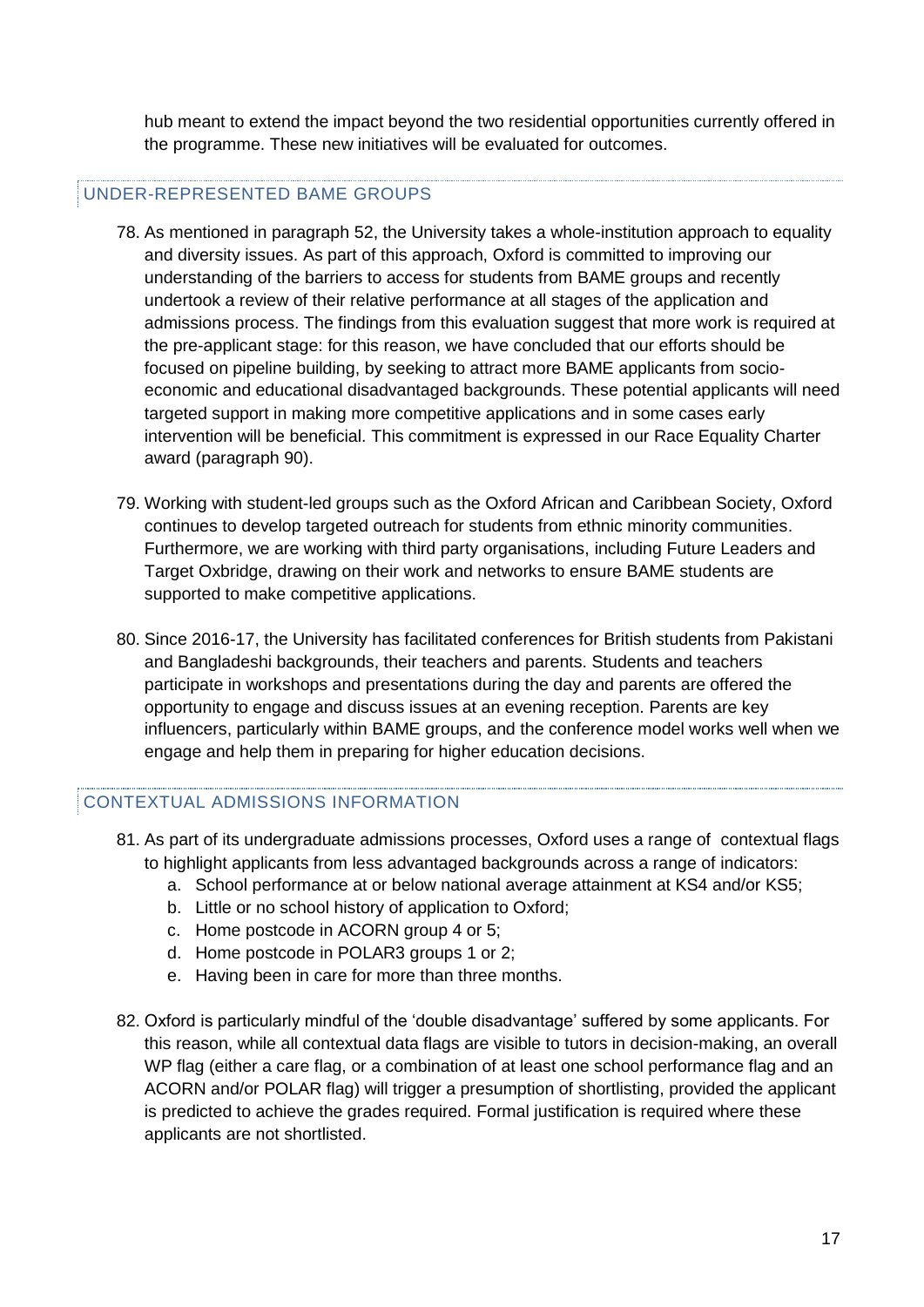83. Oxford provides a contextualised GCSE score for all applicants with at least five GCSE results. This allows tutors to get a sense of whether applicants have performed well, given the performance of the school where they took their GCSEs. The score is based on how well applicants have performed at GCSE compared to other applicants from schools with similar KS4 performance.

## **SUCCESS**

#### **TRANSITION**

- 84. We recognise that transition to university can be challenging for many students, and are committed to ensuring that our offer-holders have all the information they need about the support that is available to them. Upon acceptance at Oxford, all disabled offer-holders are contacted directly by the Disability Advisory Service to discuss their needs so that the appropriate support can be provided prior to their commencement of study. Equally, those who have not disclosed a disability in their UCAS application are encouraged to do so and to make contact with the DAS.
- 85. The University holds a bespoke orientation event for mature students during Freshers' Week, which is supported by the Mature Students' Campaign within the Student Union. The event brings mature students together as a cohort, and provides them with information and guidance to support them throughout their studies, with a particular emphasis on family, social and financial aspects of student life.
- 86. In addition, a number of courses provide academic bridging support to ensure that all students are fully prepared to access the first year syllabus. The Mathematical, Physical and Life Sciences Division runs a cross-course bridging programme in both face-to-face and online formats, for students in Physics, Chemistry, Earth Sciences, Engineering and Materials courses<sup>8</sup>. University College is also piloting a college-based bridging initiative (the Opportunity Programme<sup>9</sup>) which aims to increase the proportion of under-represented students being made an offer and taking up a place at the college.

#### ON COURSE SUPPORT

- 87. Oxford's highly personalised education and student support ensure that student progress is closely monitored. Tutors meet undergraduates weekly and provide termly online feedback. These reports are reviewed with students in end of term progress meetings and "collections", mock examinations typically taken at the start of the following term, provide valuable formative assessment and illuminate progress made in consolidating student learning over the vacation. These measures in combination with college and University-level welfare provision mean issues are picked up and dealt with promptly.
- <span id="page-17-0"></span>88. The University has established a Student Attainment Gap working group, chaired by the Pro-Vice-Chancellor (Equality and Diversity), to achieve a better understanding of the reasons for disparities in student attainment (paragraphs [22](#page-5-0)[-26\)](#page-6-0) and to consider practical

<sup>8</sup> <https://www.mpls.ox.ac.uk/study/applicants/bridging-provision>

<sup>9</sup> <https://www.univ.ox.ac.uk/learn-at-univ/opportunity-programme/>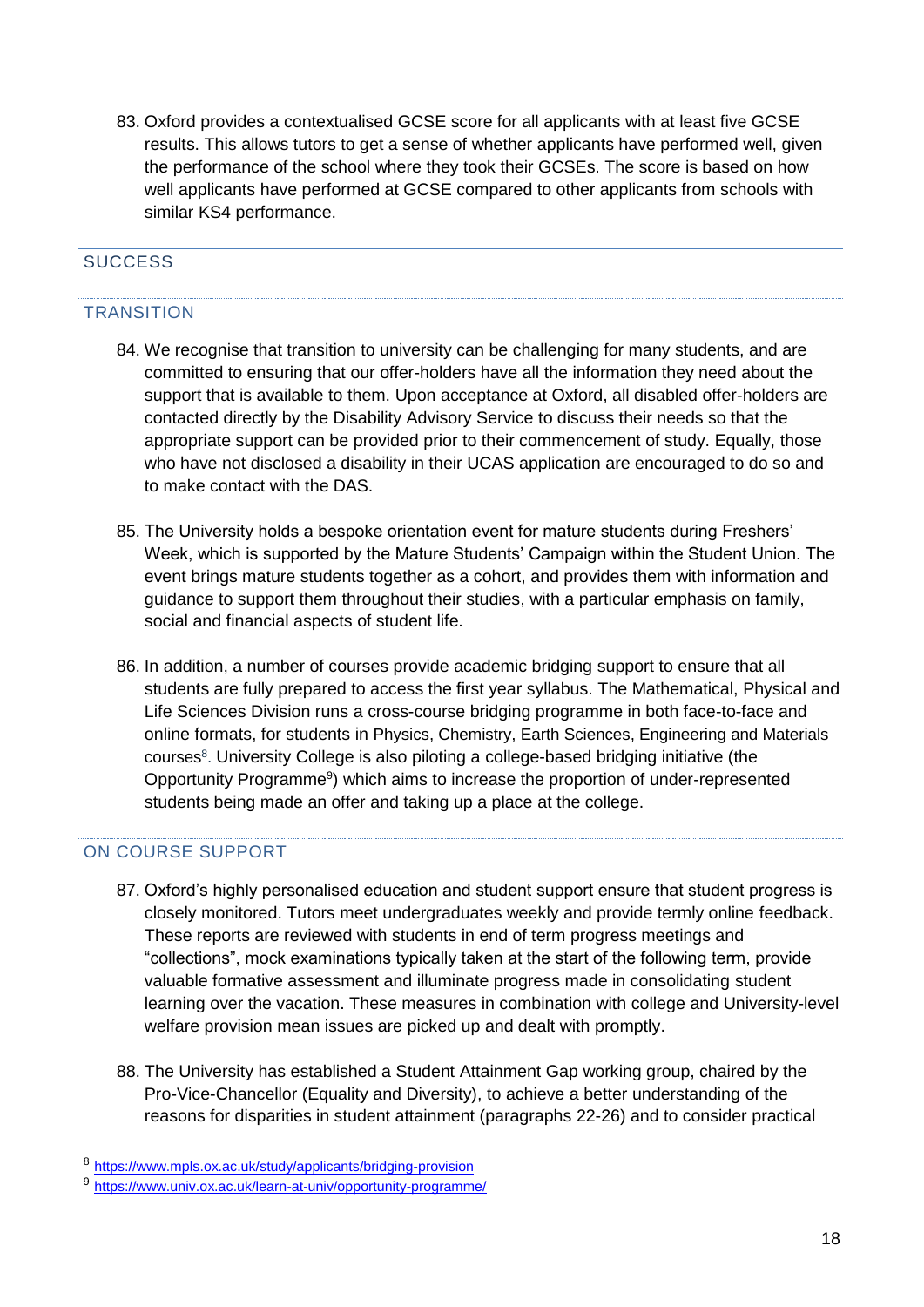ways of tackling gender and ethnicity gaps in undergraduate outcomes. The group reports to Education Committee, one of the principal committees of Council, which has responsibility for oversight of educational standards and student performance.

- 89. In response to lower than average scores on particular items in the National Student Survey (NSS) and Student Barometer, including among disabled students, the University has strengthened expectations in relation to the definition of assessment criteria, and further work is planned in relation to feedback to students and the clarity of marking criteria. In autumn 2014, a Common Framework on supporting disabled students was adopted across the collegiate university to improve the sharing of information, clarity of the roles and responsibilities of each body, and the consistency of provision.
- <span id="page-18-0"></span>90. In May 2018, the University was awarded the Race Equality Charter (bronze award) as part of its public commitment to take a holistic institutional approach to race issues. This holistic approach will have a more meaningful and beneficial impact for future and current students from certain BAME under-represented backgrounds. In preparation for that work, it held monthly meetings of the Race Equality Working Group, which includes student representatives; and a number of focus groups with BAME undergraduate and graduate students, exploring BAME students' experiences at Oxford and how the University might best address issues which may impact on access (paragraph [52\)](#page-10-0), experience and attainment. Work has also continued on diversifying the curriculum with pilots in Social Sciences and Humanities and a series of high profile lectures.
- 91. Oxford is also committed to addressing the under-representation of women in STEMM and is working to improve female application, success, and progression rates within all relevant STEMM degree courses under Athena SWAN. Oxford holds an Institutional Athena SWAN award at Bronze level, as well as 19 Silver and 11 Bronze departmental-level awards. The University is committed to securing the renewal of existing awards and, following the expansion of Athena SWAN in 2015, supporting the participation of the Social Sciences and Humanities in the Charter.

#### PROGRESSION

- 92. The University Careers Service invites all students at registration at the start of each academic year to indicate their career planning and the industry sectors in which they are interested and this engagement continues during the year. Approximately 97% of students respond. The Service uses these data to provide personalised career-related marketing; for example, encouraging students who self-report as *postponing* any discussion about their future, to engage with the Service to start exploring their options. Analysis by the Service has shown that by department or faculty, there is a statistically significant positive correlation between the proportion of finalists postponing discussion and unemployment rates, 6 months later.
- 93. The Service runs a wide range of activities to provide all students with the opportunity to discuss their career plans, add more transferable 'employability skills', meet employers, and apply for thousands of internships and part-time or full-time, permanent or temporary vacancies. In addition to approximately 5,000 individual face-to-face advice sessions throughout the year, with eGuidance available in the vacations, the Service facilitates an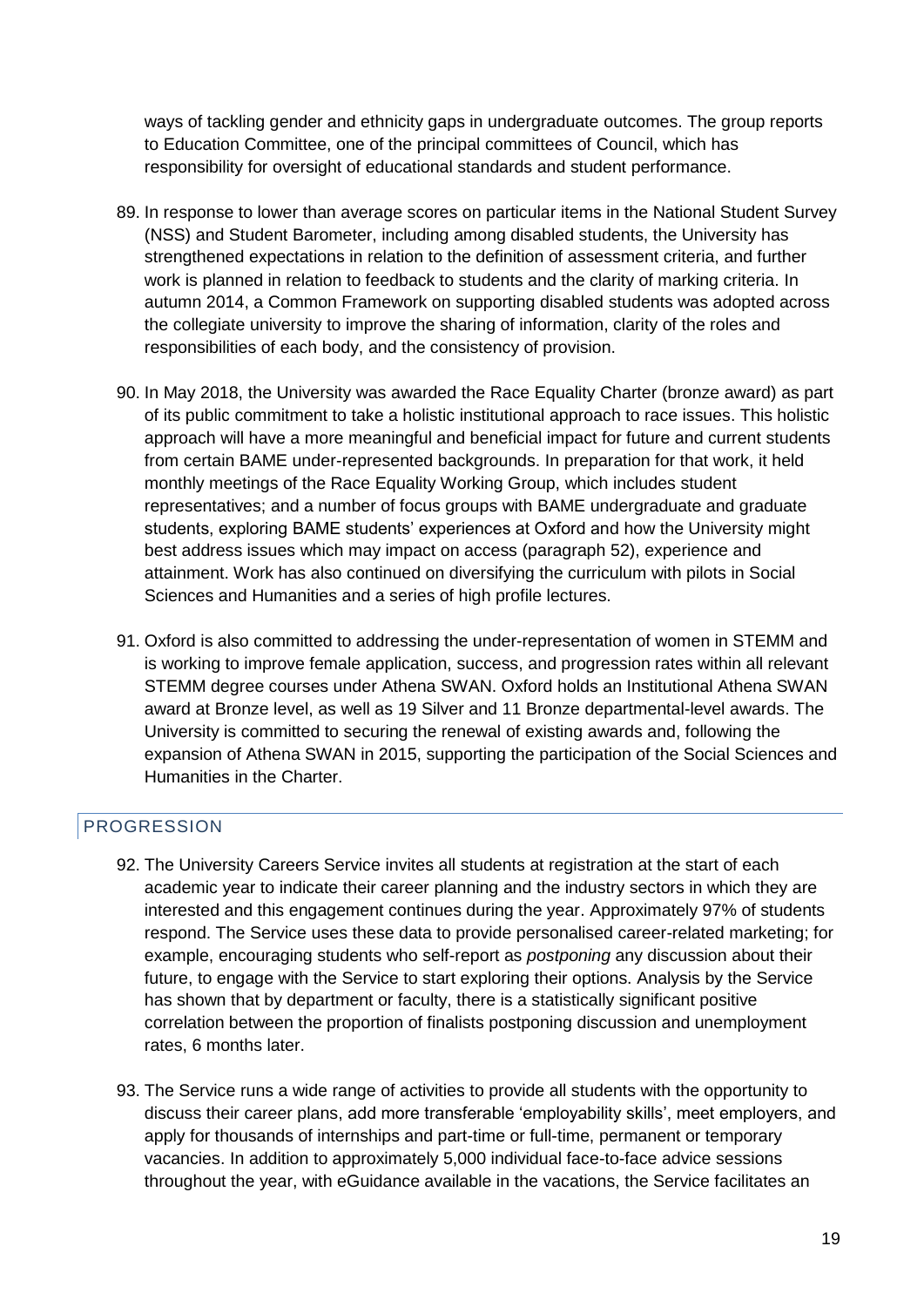increasing number of opportunities to provide direct work experience. These include the Summer Internship Programme, the Micro-Internship Programme, the Student Consultancy, Insight programmes into Teaching, Medicine, Business, Pharma, and Academia; and the Springboard programme for career confidence. A new programme for 2018 is a funded alumni-mentoring programme for holders of bursaries; providing these students with structured access to at least three alumni working in industries of interest.

- 94. Furthermore, the Careers Service helps Moritz-Heyman scholars (paragraph [105\)](#page-21-0) with internships in three main ways: creating a programme of exclusive internships; working with individuals to broker specific opportunities in industries or organisations of their choice; and providing top-up funding for self-identified placements. In 2016-17, approximately 30% of Moritz-Heyman scholars took advantage of these three schemes. A higher proportion of Moritz-Heyman scholars seek help from the Careers Service than the general student population: 29% attended a fair or event (compared with 20% attending the same events), and 11% met a careers / internship adviser (compared with 7% in the same period).
- 95. The Service organises specific activities for students with disabilities; this includes dedicated trained Careers Advisers who offer for example longer 1:1 sessions, and earlier access to careers fairs for those students with a declared disability.
- 96. The Careers Service continues to run surveys of student users to quantify their usage of the service, assess the quality and fitness of the services offered, and take up of the activities arranged; these data are used to adjust the service to match demand and the needs of particular cohorts of students.

#### FINANCIAL SUPPORT

- 97. Provision of financial support for undergraduate students at Oxford has been a prominent feature of the work of the University and its colleges for many years. In addition to bursaries and tuition fee reductions, colleges and departments have always provided a wide range of generous additional financial support such as hardship grants, to ensure that financial concerns do not detract from student success. A considerable benefit of the collegiate system is that welfare provision can be targeted in this individualised manner.
- 98. The range of expected living costs continues to be an important factor in deciding our scholarship stipend and bursary levels. Views on reasonable living costs have been gathered from current Oxford student groups and figures are compared with estimates from Oxford Brookes University and other national sources such as the NUS, Russell Group indexes and Research Councils UK. Oxford's bursaries currently supplement government loans to enable students to cover more of their living costs at university, and take part in a range of academic and extra-curricular opportunities. We participated in the OFFA research project to assess the impact of financial support on student success, including use of the survey tool, but the statistical tool did not produce statistically significant results due to the overall high rates of progression, completion, attainment and graduate outcomes across our student population more broadly. We intend to revisit the statistical tool with a refreshed data set when this next becomes available and utilise the questions in the survey tool as we continue to evaluate the effectiveness of our financial support..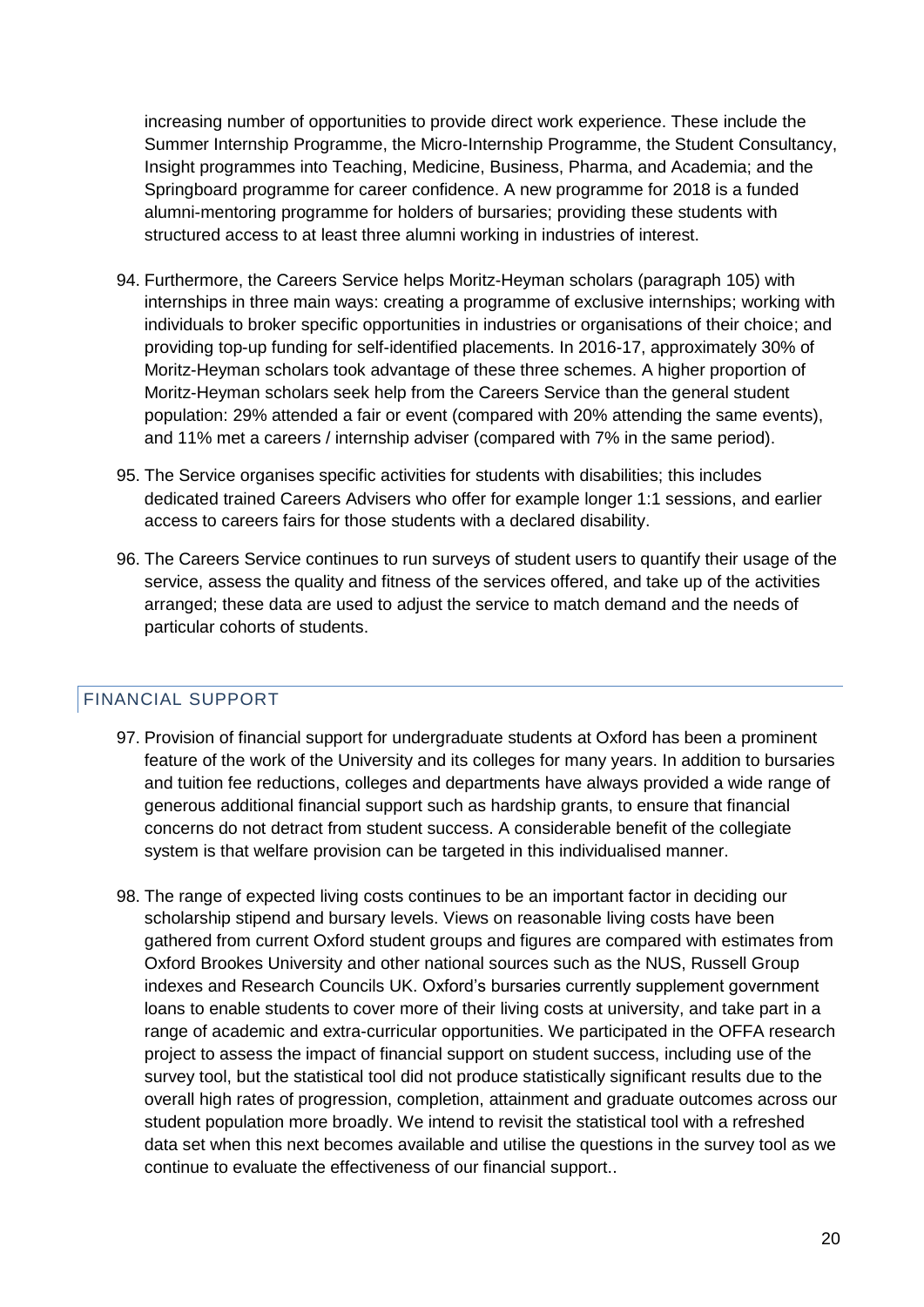- 99. We are continuing to undertake a large scale review of our financial support provision, alongside a review of access and outreach activities across the collegiate University. A working group comprising Collegiate University senior officers, chaired by the Pro-Vice Chancellor for Education, has been established to review Oxford's existing financial support package alongside evidence available on the effectiveness of different types of financial support expenditure. The work of this group will also include consultation with the Student Union. We are working towards identifying the additional factors to assess true financial need beyond household income data, by looking at student behaviours to ascertain at what point financial concerns start to become a barrier to take-up of offer, retention and student success. However, we recognise that it is not possible to create true control groups because this would mean withholding bursary support from a particular, eligible student group. We are instead seeking a gradual realignment of our financial support package based upon analysis of bursary holder and hardship recipient data over recent years, which will enable us to tailor further the financial support package to continue to meet students' needs. The working group will make a recommendation on changes to the existing financial support package to be approved by relevant committees in the 2018-19 academic year for implementation under the 2020-21 Access and Participation Plan.
- 100. For 2019-20 we are therefore proposing to maintain our financial support offering at the same level whilst the review by the working group is completed. We will provide more detail of the outcomes of this review in our 2020-21 Access and Participation Plan where we will present our revised financial support package.
- <span id="page-20-0"></span>101. The University and colleges jointly fund Oxford's bursary provision, largely from philanthropic sources and from endowment income. Currently around one in ten Home/EU full-time undergraduate students at Oxford is from a household with a declared income of £16,000 or less and benefits from the highest level of bursary. In 2019-20, we will provide the following bursaries to students<sup>10</sup>:

| <b>BURSARY PROVISION IN 2019-20</b> |                           |  |  |  |
|-------------------------------------|---------------------------|--|--|--|
| <b>HOUSEHOLD INCOME</b>             | <b>BURSARY LEVEL P.A.</b> |  |  |  |
| £0 - £16,000                        | £3,700                    |  |  |  |
| £16,001 - £20,000                   | £2,700                    |  |  |  |
| £20,001 - £22,500                   | £2,500                    |  |  |  |
| £22,501 - £25,000                   | £2,200                    |  |  |  |
| £25,001 - £27,500                   | £1,700                    |  |  |  |
| £27,501 - £30,000                   | £1,400                    |  |  |  |
| £30,001 - £32,500                   | £1,100                    |  |  |  |
| £32,501 - £35,000                   | £1,000                    |  |  |  |
| £35,001 - £37,500                   | £800                      |  |  |  |

 $10$  The maintenance bursaries described here will be available to students settled in the UK and ordinarily resident in England, Scotland, Wales and Northern Ireland and to EU nationals ordinarily resident in the EEA or Switzerland.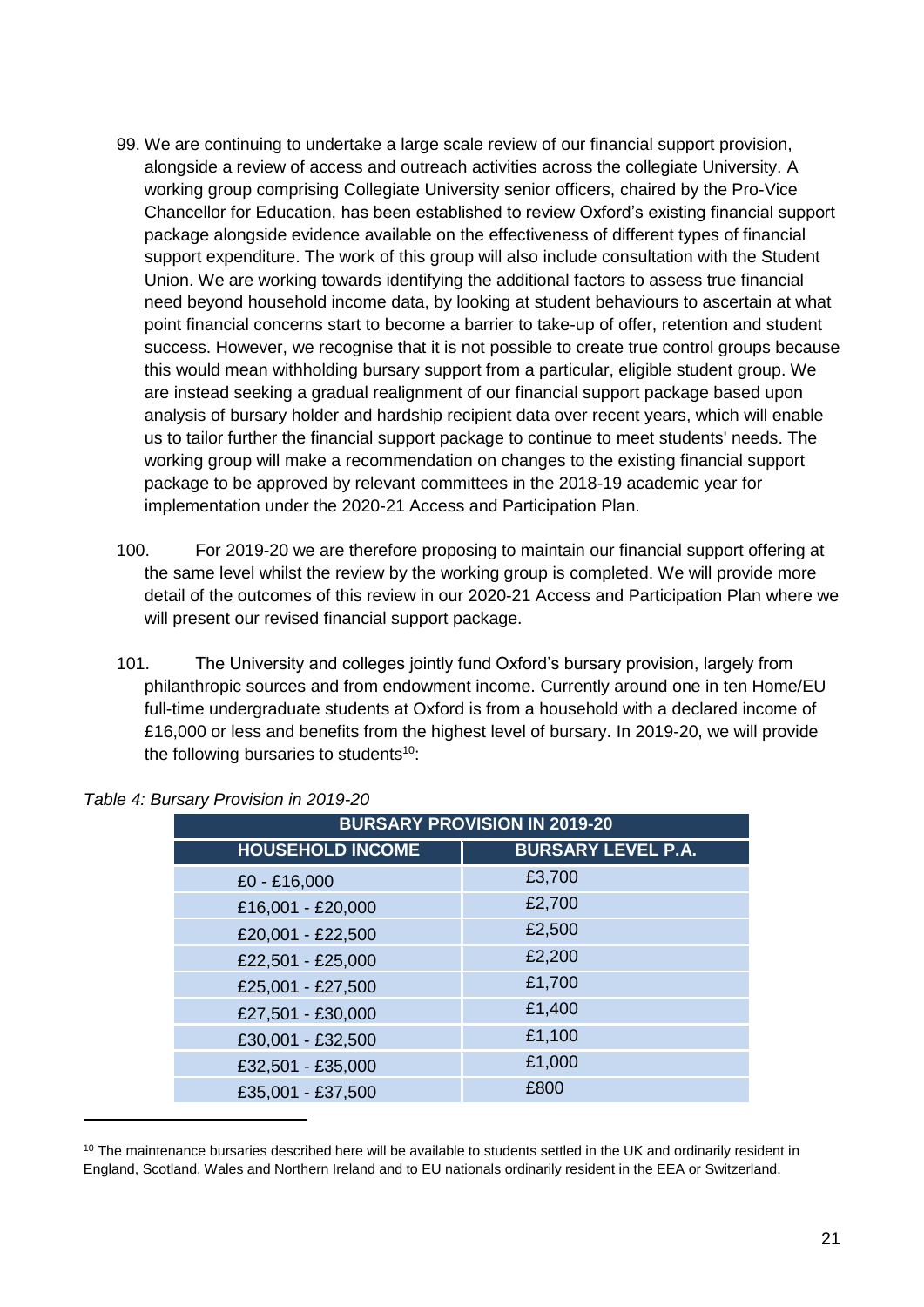| <b>BURSARY PROVISION IN 2019-20</b> |                           |  |  |
|-------------------------------------|---------------------------|--|--|
| <b>HOUSEHOLD INCOME</b>             | <b>BURSARY LEVEL P.A.</b> |  |  |
| £37,501 - £40,000                   | £600                      |  |  |
| £40,001 - c. £42,875                | £200                      |  |  |

- 102. Students following the six-year Medicine course and the four-year accelerated Medicine course for graduates who start their course in 2019-20 will be eligible for a bursary in all years of their course, depending on their household income. These proposed arrangements assume that the current NHS funding arrangements will continue for 2019 entry Medicine students.
- 103. The University will take into account all forms of government support that PGCE students are eligible for, including the National College for Teaching and Leadership's Training Bursaries. If a PGCE student has a household income of c. £42,875 or less and is eligible for government support (including maintenance loans and training bursaries) of less than £9,000, it is expected that Oxford will provide a bursary according to the rates for undergraduate students. However, the University will need to fully consider its response to the funding of PGCE students once the National College for Teaching and Leadership's funding arrangements for 2019-20 have been confirmed.
- 104. The University will continue to provide an Oxford Bursary to students who commenced their studies in 2018 or before at the rates published on our website and in previous Access Agreements. The University will maintain bursary support at current levels for these cohorts in 2019-20. Full-time students following the certificate and diploma courses in Theological Studies starting their course in 2019-20 will be eligible for an Oxford Bursary.
- <span id="page-21-0"></span>105. Little research into the impact of debt aversion on progression to higher education has been produced to date. There is some evidence that students from disadvantaged backgrounds may be deterred from applying to university due to the perceived upfront financial cost and may face the greatest challenges in making the transition from school or college to university education. With this in mind, the Moritz-Heyman Scholarship Programme was launched in 2012 following a generous donation of £75m from Sir Michael Moritz and Ms Harriet Heyman. The gift is constituted as a three-part challenge fund, which will eventually raise a £300m endowment through further fundraising by the collegiate University to provide means-tested financial support to undergraduate students in perpetuity.
- 106. Following the success of the Programme since its launch, the number of available scholarships has increased and in 2019-20 it will provide support for all new UK resident students from families with a household income of £16,000 or less who wish to take up their offer of a scholarship. The Programme provides an annual maintenance bursary of £3,700 (as detailed in paragraph [101](#page-20-0) above), an annual tuition fee reduction of £3,000 to enable them to reduce the size of the tuition fee loan from the government, and access to dedicated internship funding.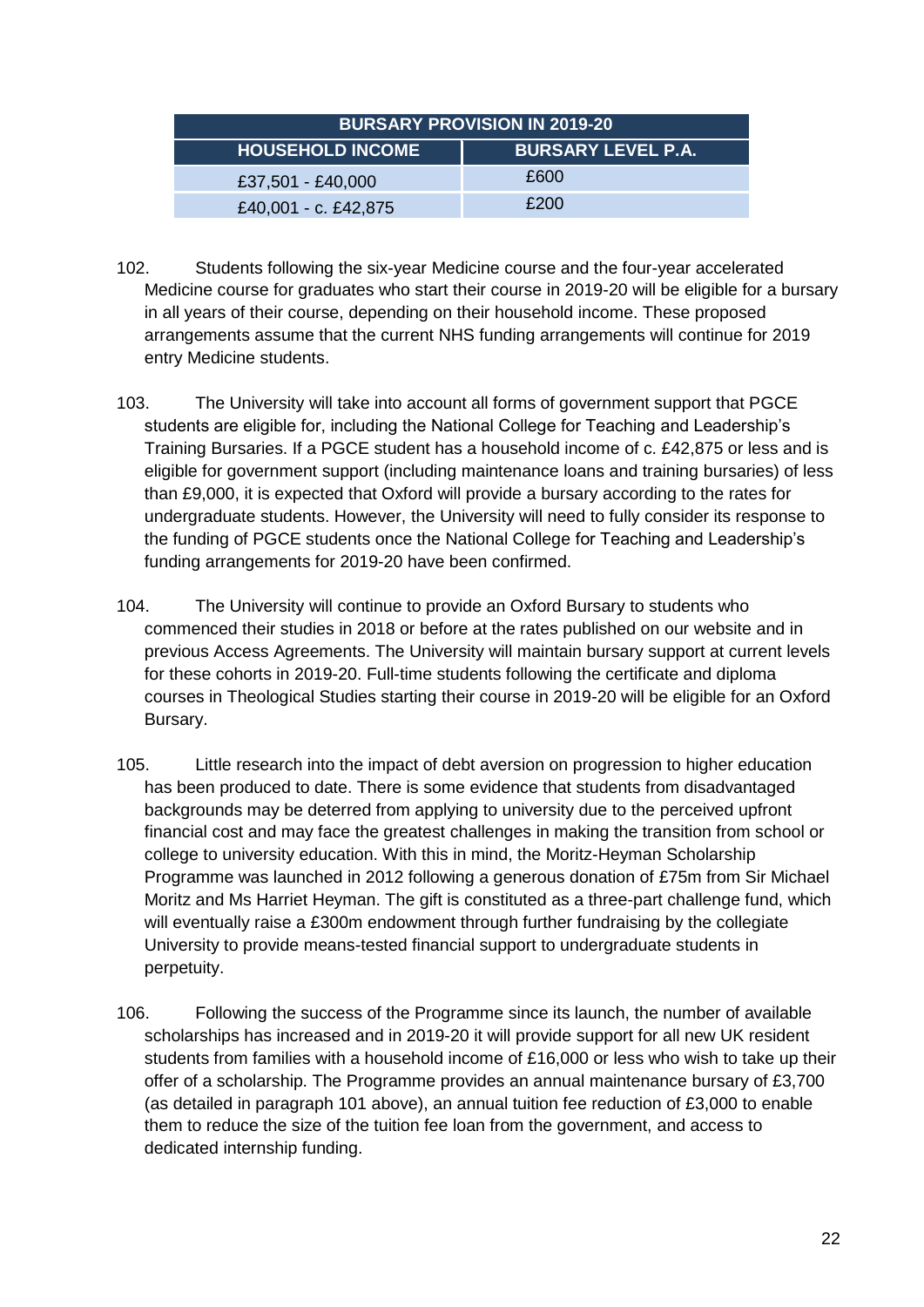#### 5. INVESTMENT

*Table 5: Expenditure Forecast for 2019-20*

| <b>ACTIVITY</b>                                | <b>OFFA</b><br>countable | <b>Not OFFA</b><br>countable | <b>Total</b> |
|------------------------------------------------|--------------------------|------------------------------|--------------|
| <b>Outreach</b>                                |                          |                              |              |
| <b>Expenditure in 2019-20</b>                  | £4.85m                   | £2.86m                       | £7.71m       |
|                                                |                          |                              |              |
| Retention, support, and employability          |                          |                              |              |
| <b>Expenditure in 2019-20</b>                  | £0.77m                   | £1.83m                       | £2.60m       |
|                                                |                          |                              |              |
| <b>Financial Support</b>                       |                          |                              |              |
| <b>Bursaries and hardship provision</b>        | £5.47m                   | £0.3m                        | £5.77m       |
| <b>Tuition fee reductions</b>                  | £2.12m                   | £0m                          | £2.12m       |
|                                                |                          |                              |              |
| <b>ESTIMATED TOTAL EXPENDITURE IN 2019-20:</b> | £13.2m                   | £5.0m                        | £18.2m       |

107. Expenditure on access and student success in 2019-20 is estimated to be up to £13.2m. Expenditure as a proportion of the University's additional tuition fee revenue (£30.0m), taking account of the 'higher' fee appropriate to each cohort, will be around 44% (as against the expectation in the guidance of 35%). The present Access and Participation Plan covers students admitted in the academic year 2019-20. For subsequent cohorts, we will continue to review total spend and the balance of spending between bursaries and tuition fee reductions, outreach, access, and student support, in the light of evidence of their respective impacts and effectiveness. The figures above include support for undergraduate and PGCE students ordinarily resident in the UK and the rest of the EU.

#### 6. PROVISION OF INFORMATION TO STUDENTS

108. The University will ensure that all applicants have access to the relevant information they need to make informed decisions about applying to Oxford, in accordance with guidance from the Competition and Markets Authority. In conjunction with this, the University is committed to providing timely and accurate information to both UCAS and the Student Loans Company so that they are able to populate their systems in time for receiving applications from students. We are also committed to providing additional guidance and personalised support, far beyond legal requirements, to encourage students to apply, and to support them with their applications. In summary we ensure compliance at three key stages of the admissions/enrolment process: application/enquiry, offer/acceptance and enrolment and the detailed is included is the University's OfS Consumer Protection statement.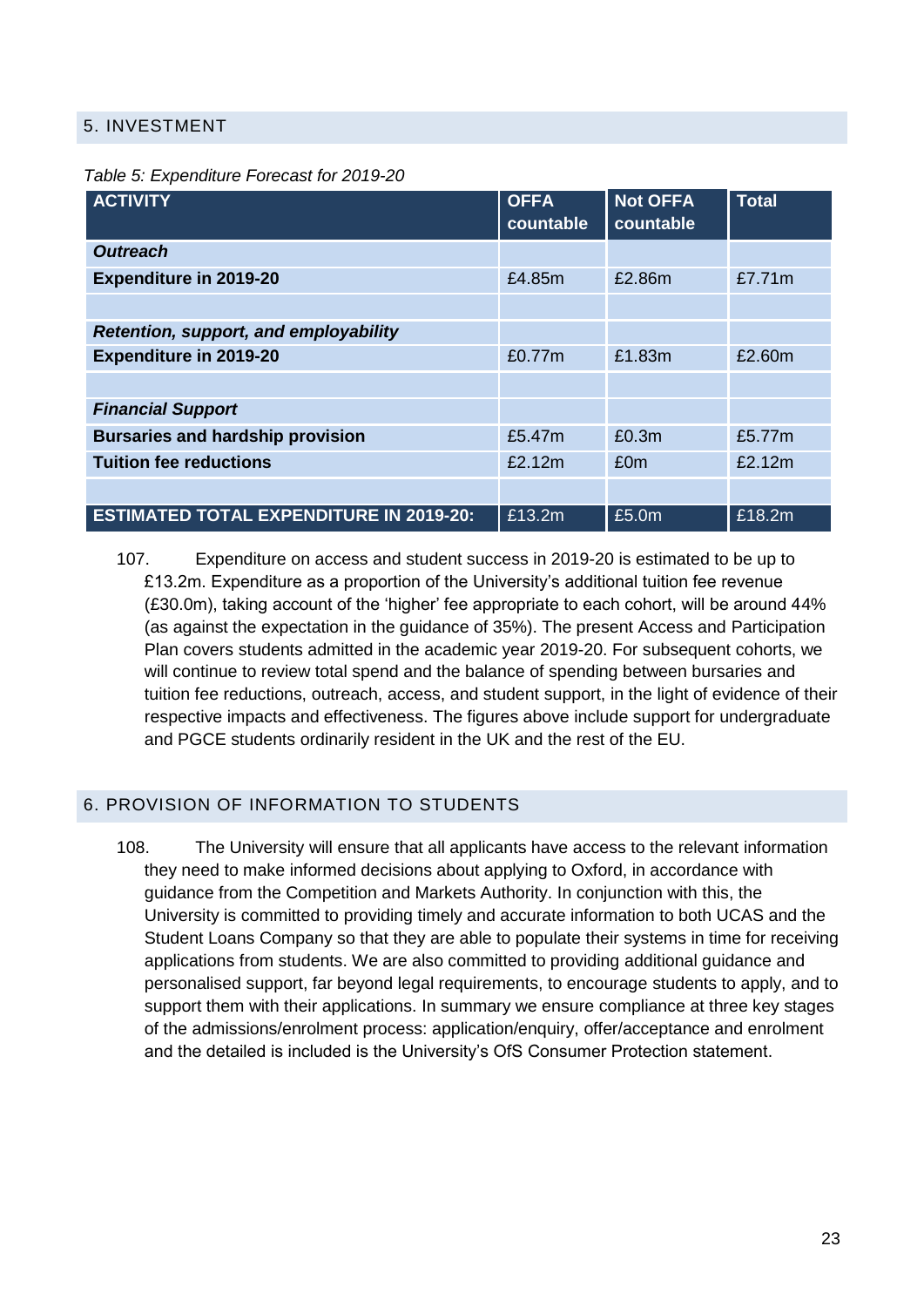\* course type not listed.

#### Full-time and part-time course fee levels for 2019-20 entrants.

#### Please enter inflationary statement in the free text box below.

Course fees for students who start on a programme of study in 2019/20 and who continue on the same programme for more than one year will usually increase annually. Currently, tuition fees for both Home and EU undergraduate students are subject to a government fee cap, which is reviewed annually and at present is expected to rise by no more than RPI each year. Current university policy is to charge fees at the level of the cap set by the government. We are awaiting confirmation from the UK government on whether the position of EU undergraduate students will change and will publish further information as soon as it is known.

| Full-time course type:           | <b>Additional information:</b> | Course fee: |
|----------------------------------|--------------------------------|-------------|
| First degree                     |                                | £9,250      |
| Foundation degree                |                                |             |
| Foundation year / Year 0         |                                |             |
| HNC / HND                        |                                |             |
| CertHE / DipHE                   |                                | £9,250      |
| Postgraduate ITT                 |                                | £9,250      |
| Accelerated degree               |                                |             |
| Sandwich year                    |                                | £1,385      |
| Erasmus and overseas study years |                                | £1,385      |
| Other                            |                                |             |
| Franchise full-time course type: | <b>Additional information:</b> | Course fee: |
| First degree                     |                                |             |
| Foundation degree                |                                |             |
| Foundation year / Year 0         |                                |             |
| HNC / HND                        |                                |             |
| CertHE / DipHE                   |                                |             |
| Postgraduate ITT                 |                                |             |
| Accelerated degree               |                                |             |
| Sandwich year                    |                                |             |
| Erasmus and overseas study years |                                |             |
| Other                            |                                |             |
| Part-time course type:           | <b>Additional information:</b> | Course fee: |
| First degree                     |                                |             |
| Foundation degree                |                                |             |
| Foundation year / Year 0         |                                |             |
| HNC / HND                        |                                |             |
| CertHE / DipHE                   |                                |             |
| Postgraduate ITT                 |                                |             |
| Accelerated degree               |                                |             |
| Sandwich year                    |                                |             |
| Erasmus and overseas study years |                                |             |
| Other                            |                                |             |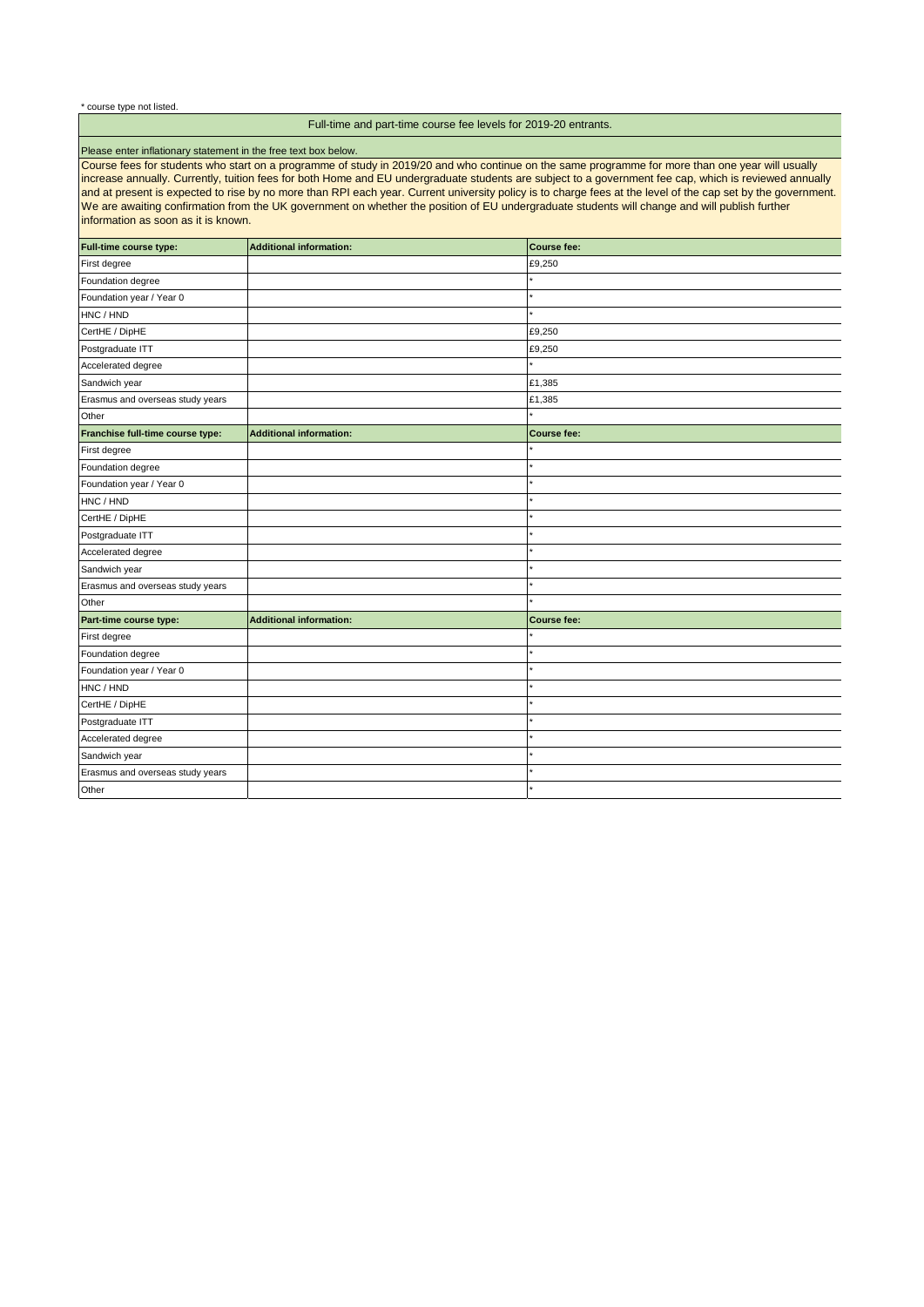| Table 8a - Statistical targets and milestones relating to your applicants, entrants or student body |                                   |                                                      |                                                                                                            |                                                                                                                                                                                                                                                                                                                      |                              |                                                                   |               |         |                                                                      |         |                                                                                                    |         |                                                                                                                                                                                                                                                                                                                                                                                                                                                      |
|-----------------------------------------------------------------------------------------------------|-----------------------------------|------------------------------------------------------|------------------------------------------------------------------------------------------------------------|----------------------------------------------------------------------------------------------------------------------------------------------------------------------------------------------------------------------------------------------------------------------------------------------------------------------|------------------------------|-------------------------------------------------------------------|---------------|---------|----------------------------------------------------------------------|---------|----------------------------------------------------------------------------------------------------|---------|------------------------------------------------------------------------------------------------------------------------------------------------------------------------------------------------------------------------------------------------------------------------------------------------------------------------------------------------------------------------------------------------------------------------------------------------------|
| Reference                                                                                           | Stage of the lifecycle (drop-down | Main target type (drop-down                          | Target type (drop-down menu)                                                                               | Description                                                                                                                                                                                                                                                                                                          | Is this a<br>collaborative   | Baseline year<br>(drop-down<br>menu)                              | Baseline data |         | Yearly milestones (numeric where possible, however you may use text) |         | Commentary on your milestones/targets or textual<br>description where numerical description is not |         |                                                                                                                                                                                                                                                                                                                                                                                                                                                      |
| number                                                                                              | menu)                             | menu)                                                |                                                                                                            | (500 characters maximum)                                                                                                                                                                                                                                                                                             | target? (drop-<br>down menu) |                                                                   |               | 2018-19 | 2019-20                                                              | 2020-21 | 2021-22                                                                                            | 2022-23 | appropriate (500 characters maximum)                                                                                                                                                                                                                                                                                                                                                                                                                 |
| T16a_01                                                                                             | <b>Access</b>                     | Other (please give details in<br>Description column) | <b>Other statistic - Applications (please give</b><br>details in the next column)                          | Increase the percentage of UK undergraduate<br>students at Oxford from schools and colleges which<br>historically have limited progression to Oxford. [NB<br>This revised target refers to a refined group of<br>schools and colleges and comes into effect from<br>$2017 - 18$                                      | <b>No</b>                    | Other (please<br>give details in<br><b>Description</b><br>column) | 13%           | 15.3%   | 15.9%                                                                | N/A     | N/A                                                                                                | N/A     | Baseline: 3-year average 2012-13 to 2014-15<br>The University will monitor progress on an annual<br>basis and report this in the annual statistical release.<br>NB- The pre-populated information provided in this<br>table has been overwritten as our updated targets<br>come into effect from 2017-18. In last year's<br>Resource Plan we provided information on the old<br>targets (ended in 2016-17) and new targets (2017-<br>18 to 2019-20). |
| T16a_02                                                                                             | <b>Access</b>                     | Other (please give details in<br>Description column) | <b>Other statistic - Applications (please give</b><br>details in the next column)                          | Increase the percentage of UK undergraduate<br>students at Oxford from postcodes which<br>demonstrate significant socio-economic<br>disadvantage, as measured by ACORN postcode<br>datasets [NB These milestones have been updated<br>for 2017-18 onwards to reflect a more recent<br>baseline]                      | <b>No</b>                    | Other (please<br>give details in<br><b>Description</b><br>column) | $7.7\%$       | 9.1%    | 9.5%                                                                 | N/A     | N/A                                                                                                | N/A     | Baseline: 3-year average 2012-13 to 2014-15<br>The University will monitor progress on an annual<br>basis and report this in the annual statistical release.<br>NB- The pre-populated information provided in this<br>table has been overwritten as our updated targets<br>come into effect from 2017-18. In last year's<br>Resource Plan we provided information on the old<br>targets (ended in 2016-17) and new targets (2017-<br>18 to 2019-20). |
| T16a_03                                                                                             | <b>Access</b>                     | Socio-economic                                       | <b>HESA T1a - Low participation</b><br>neighbourhoods (POLAR3) (Young, full-time<br>first degree entrants) | Increase the percentage of UK undergraduate<br>students at Oxford from postcodes which<br>demonstrate low participation in Higher Education<br>as measured by POLAR3 (quintiles 1 and 2)<br>postcode datasets [NB This revised target is based<br>on the newer POLAR3 dataset and comes into<br>effect from 2017-18] | <b>No</b>                    | Other (please<br>give details in<br><b>Description</b><br>column) | 10.3%         | 12.2%   | 13%                                                                  | N/A     | N/A                                                                                                | N/A     | Baseline: 3-year average 2012-13 to 2014-15<br>The University will monitor progress on an annual<br>basis and report this in the annual statistical release.<br>NB- The pre-populated information provided in this<br>table has been overwritten as our updated targets<br>come into effect from 2017-18. In last year's<br>Resource Plan we provided information on the old<br>targets (ended in 2016-17) and new targets (2017-<br>18 to 2019-20). |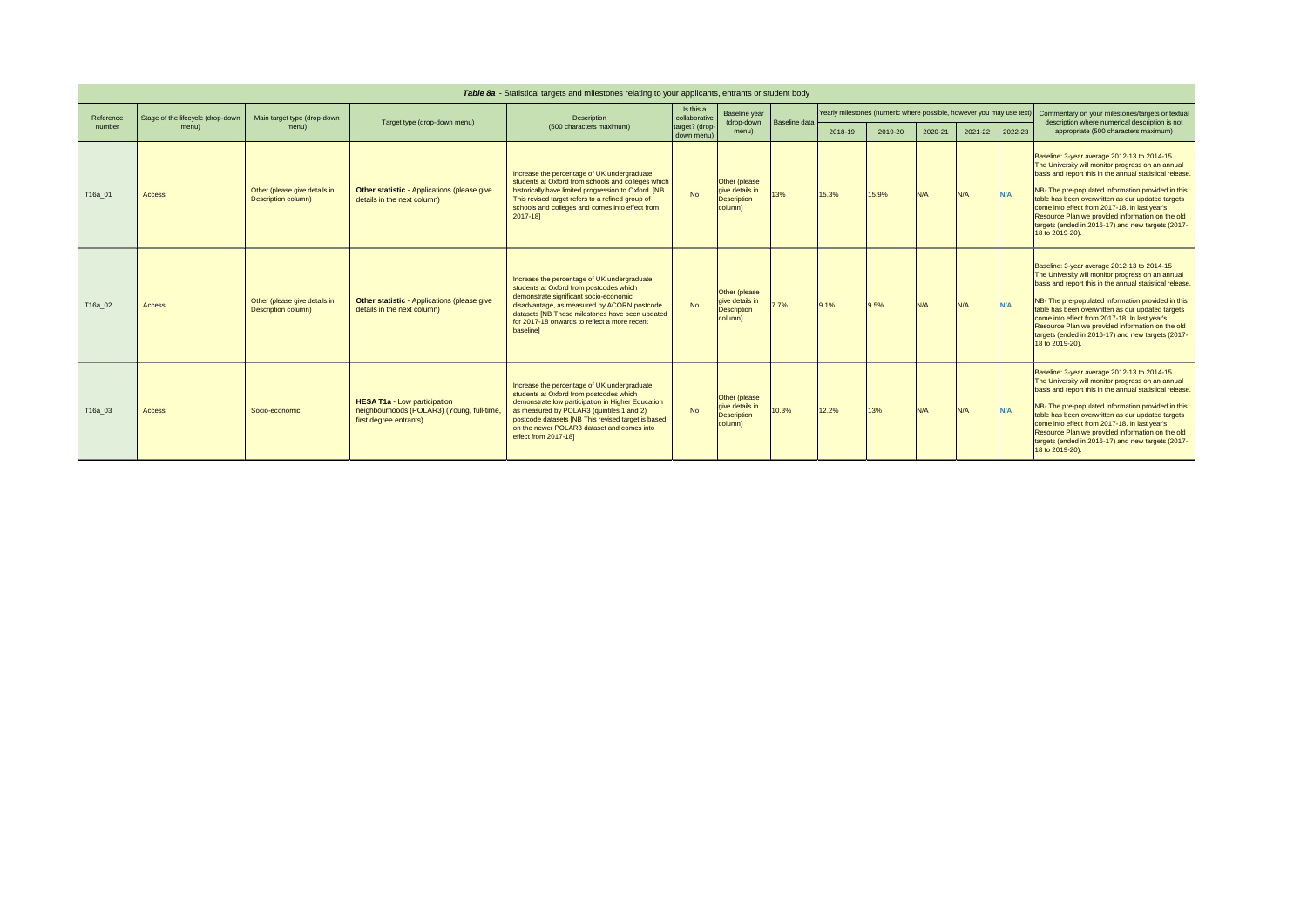| T16a_04 | <b>Access</b> | <b>Disabled</b>                                      | Other statistic - Gender (please give details<br>in the next column) | Ensure that the proportion of UK undergraduate<br>students with declared disabilities or specific<br>learning difficulties at the University does not drop<br>below the current level [NB This updated target<br>moves away from using the HEFCE benchmark and<br>comes into effect from 2017-18]. | <b>No</b> | Other (please<br>give details in<br>Description<br>column) | 8.8% | At least 8.8% $\left  \text{At least 8.8\%} \right  \left  \text{N/A} \right $ |              |     | N/A | N/A | Baseline: 3-year average 2011-12 to 2013-14<br>The University will monitor progress on an annual<br>basis and report this in the annual statistical release.<br>NB- The pre-populated information provided in this<br>table has been overwritten as our updated targets<br>come into effect from 2017-18. In last year's<br>Resource Plan we provided information on the old<br>targets (ended in 2016-17) and new targets (2017-<br>$18$ to 2019-20).                               |
|---------|---------------|------------------------------------------------------|----------------------------------------------------------------------|----------------------------------------------------------------------------------------------------------------------------------------------------------------------------------------------------------------------------------------------------------------------------------------------------|-----------|------------------------------------------------------------|------|--------------------------------------------------------------------------------|--------------|-----|-----|-----|--------------------------------------------------------------------------------------------------------------------------------------------------------------------------------------------------------------------------------------------------------------------------------------------------------------------------------------------------------------------------------------------------------------------------------------------------------------------------------------|
| T16a_05 | <b>Access</b> | Other (please give details in<br>Description column) | Other statistic - Other (please give details in<br>the next column)  | Ensure that at least 55% of students working with<br>the Oxford South-East IntoUniversity centre<br>progress to higher education in 2019-20. [NB This<br>is a new target and comes into effect from 2017-18]                                                                                       | Yes       | Other (please<br>give details in<br>Description<br>column) | 50%  | At least 50%                                                                   | At least 55% | N/A | N/A | N/A | Baseline: Progression data from IntoUniversity<br>centres outside London. Progress will be reported<br>through an annual return from IntoUniversity and<br>tracked using the HEAT service.<br>NB- The pre-populated information provided in this<br>table has been overwritten as our updated targets<br>come into effect from 2017-18. In last year's<br>Resource Plan we provided information on the old<br>targets (ended in 2016-17) and new targets (2017-<br>$18$ to 2019-20). |